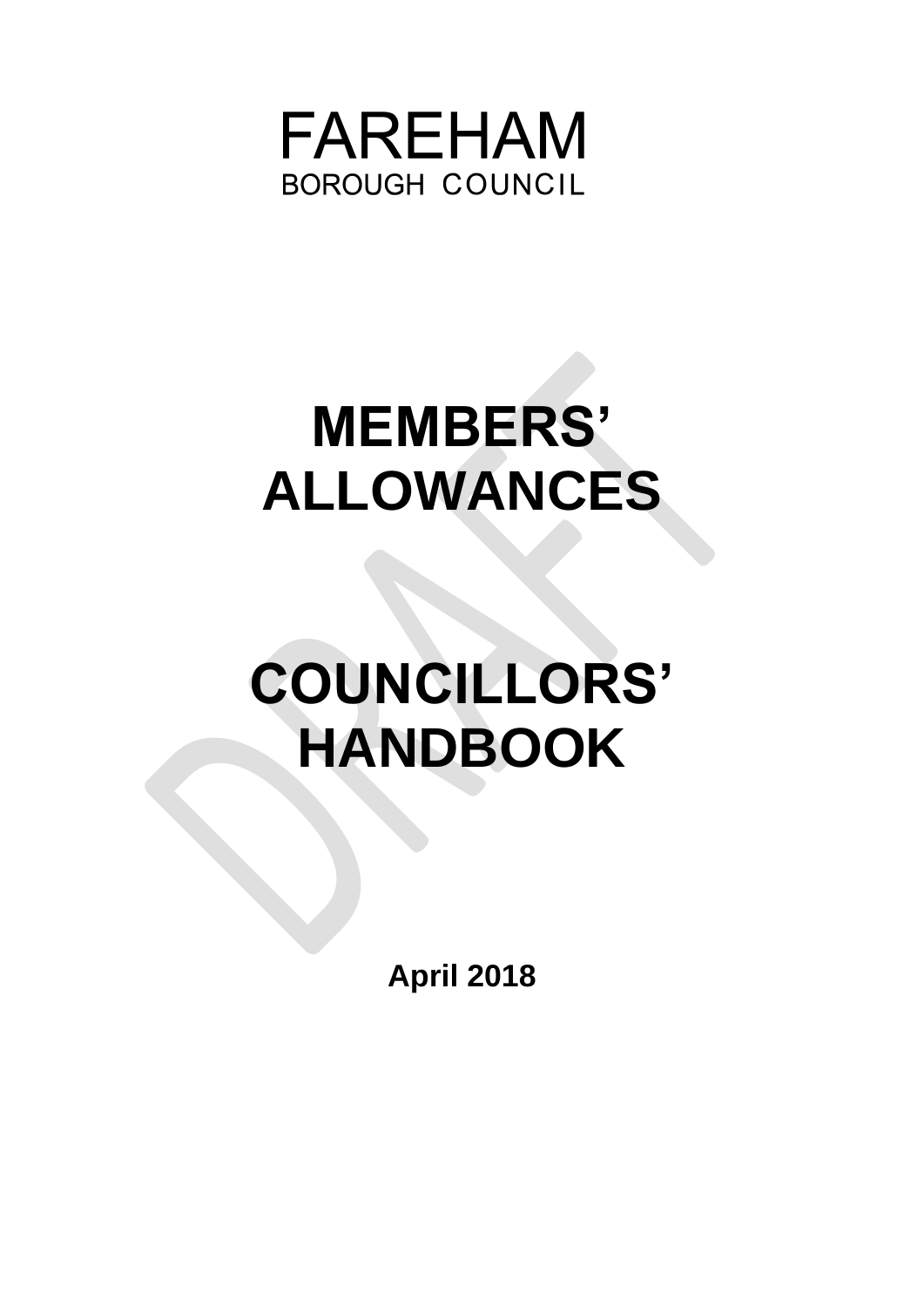# **MEMBERS' ALLOWANCES**

# **The purpose of this Booklet**

This booklet has been produced to provide members and officers with basic details of

the Council's "scheme" of members' allowances. Whilst it is hoped that the information

will help members in making claims for allowances, it does not cover every detail of what has now become a somewhat complex subject. On any point which requires clarification please contact any of the officers listed below.

*Please also note that the information given in this booklet is current as at April 2018 (some of the information being illustrative only) and will be subject to update from time to time.*

#### **Please direct any enquiries to:**

Leigh Usher Head of Democratic Services [lusher@fareham.gov.uk](mailto:lusher@fareham.gov.uk) Ext. 4553

Samantha Wightman Committee and Information Manager [swightman@fareham.gov.uk](mailto:swightman@fareham.gov.uk) Ext. 4594

Neil Wood Management and Financial Accounting Manager [nwood@fareham.gov.uk](mailto:nwood@fareham.gov.uk) Ext. 4506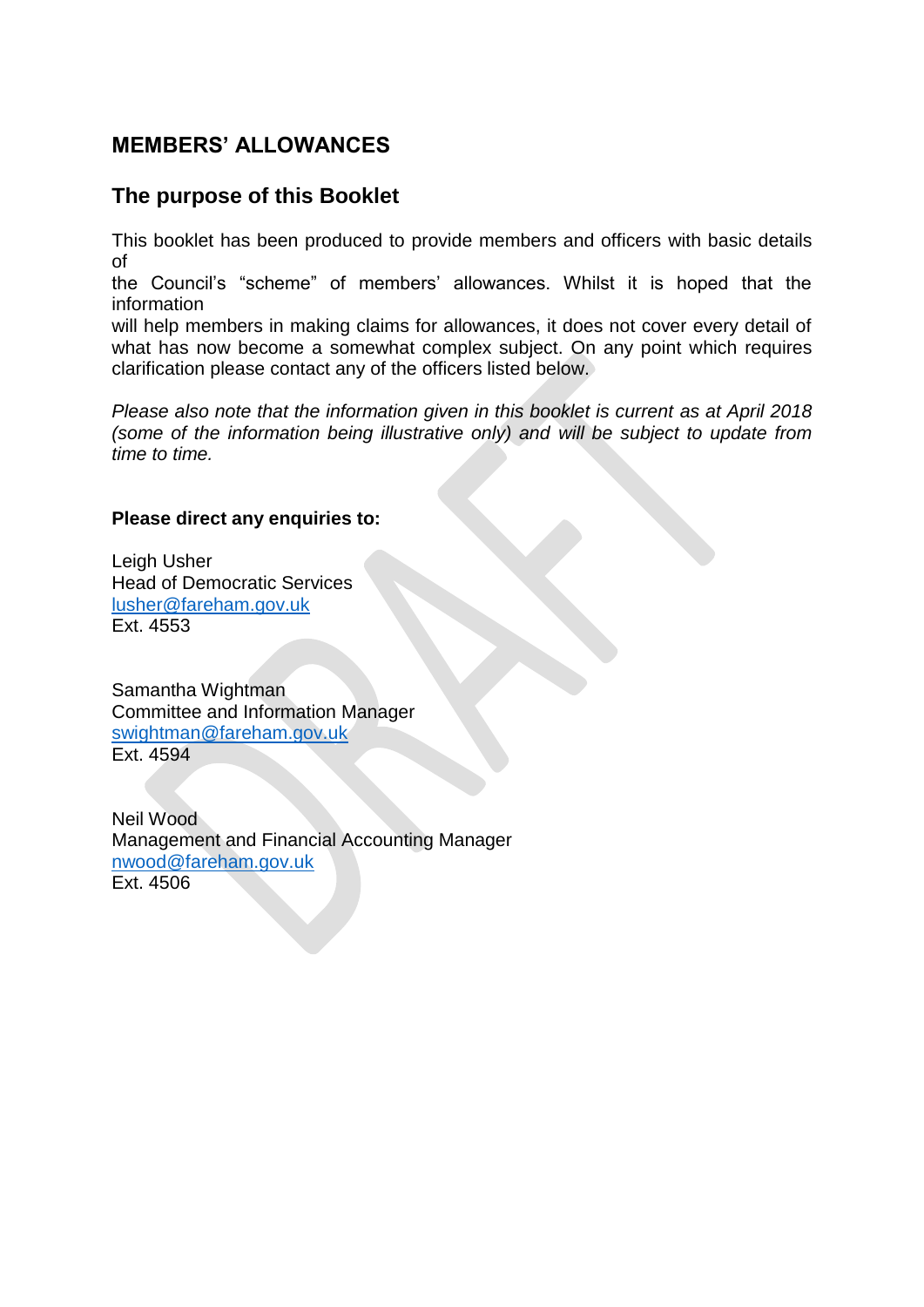## **CONTENTS:**

#### **Page No.**

- 4. Allowances Payable
- 5. Special Responsibility Allowance
- 7. Basic Allowance
- 8. Travelling Allowance
- 12. Subsistence Allowance
- 14. Conferences
- 16. Carer's Allowance

## **Appendices Page Numbers:**

- Appendix A: Executive Arrangements Council Structure, page 16
- Appendix B: Travelling and Subsistence Bodies to which the Council makes Nominations, page 17
- Appendix C: Travelling and Subsistence Specific Duties for which Travelling and Subsistence Allowances are payable, page 22
- Appendix D: Travelling Allowance Motor Mileage (and Bicycle) Rates, page 24
- Appendix E: Subsistence Allowance Day and Overnight Rates, page 25
- Appendix F: References, page 26

#### **Please note**:

There is now a separate claim form for conference allowances and a check-sheet to support a claim for carer's allowance – Democratic Services will supply copies on request.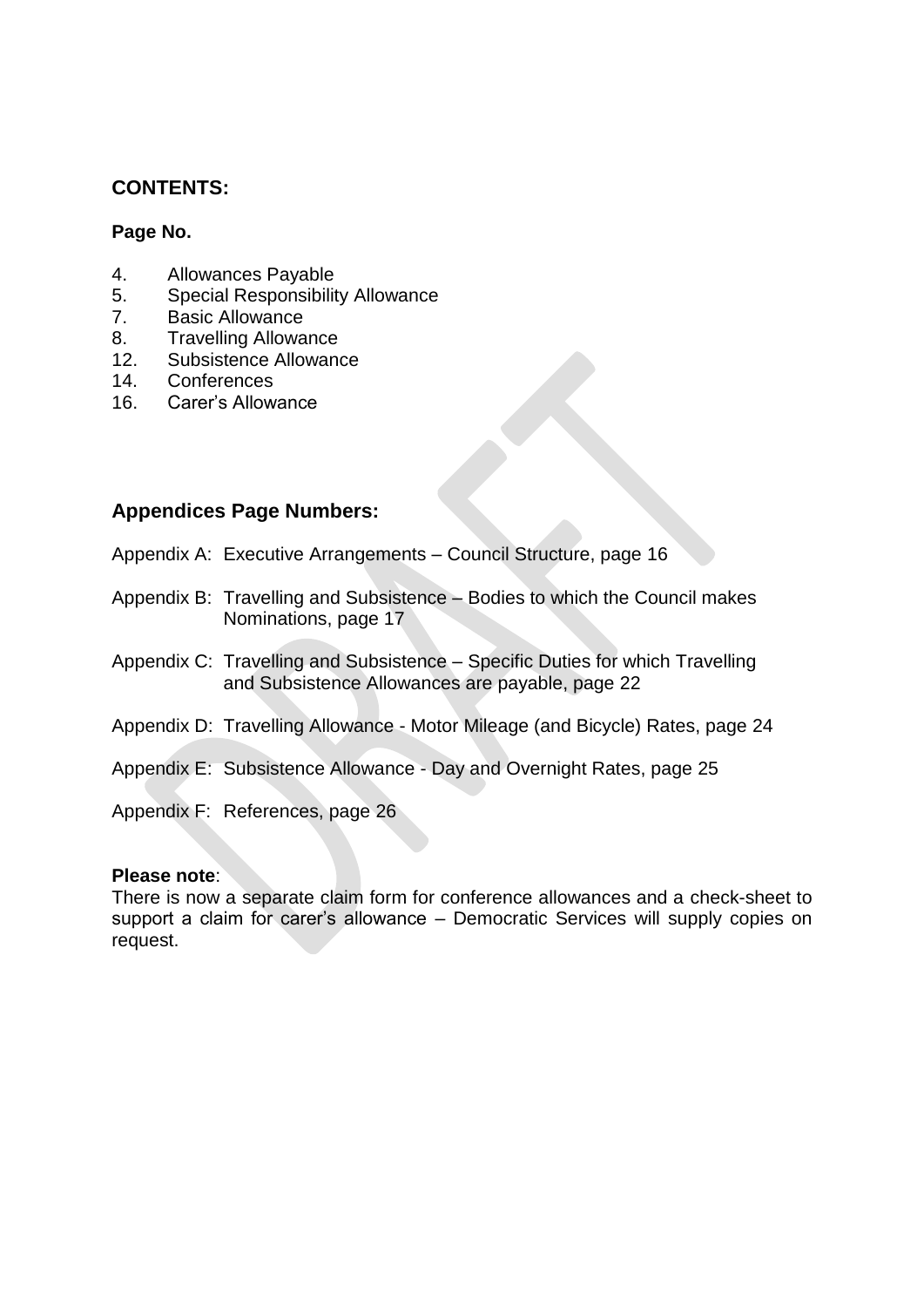# **ALLOWANCES PAYABLE**

The Council has agreed that the following allowances will be payable:

- 1. Special Responsibility Allowance ("SRA")
- 2. Basic Allowance
- 3. Travelling Allowance
- 4. Subsistence Allowance
- 6. Carer's Allowance

Each of the above allowances is explained more fully in the following pages of this booklet.

#### *Members are, however, reminded that the details contained in this booklet are current as at April 2018 and are subject to amendment from time to time.*

#### **Giving up an entitlement to an allowance**

A member who wishes to forego the entitlement to any allowance should give notice, in writing, to the Chief Executive Officer.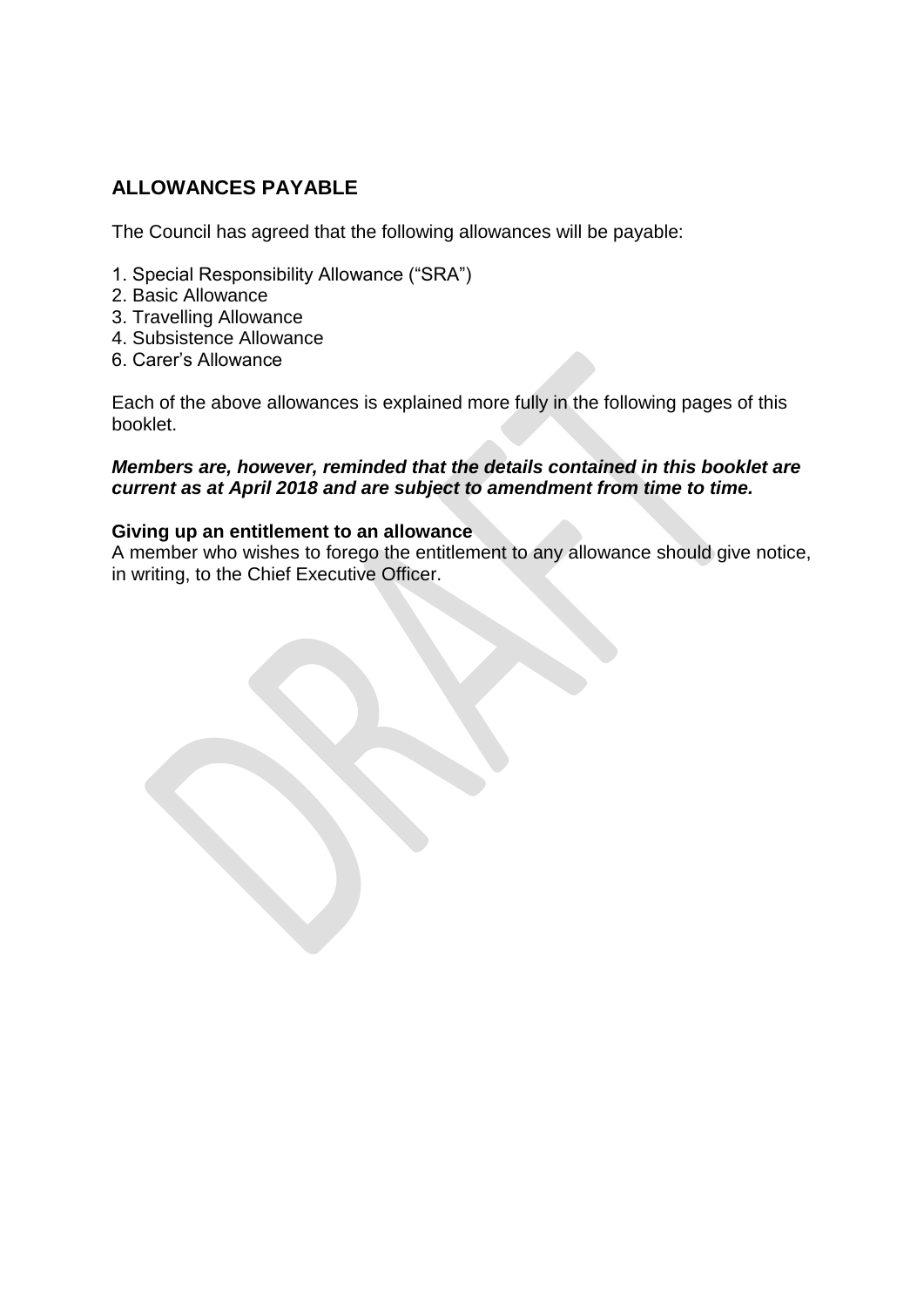# **SPECIAL RESPONSIBILITY ALLOWANCE 2018-19**

The Special Responsibility Allowance (or "SRA" for short) is paid to recognise certain councillors' significant levels of responsibility (see Note 4 overleaf).

A points system operates for the payment of SRA. For the year commencing 1 April 2017, the points which were allocated to each relevant duty were as set out below. The current value of a point is **£56.74 for 2017/18 (to be increased annually in line with Officer's pay award)**

Duty Individual Points

| <b>Executive Leader</b>                                          | 360  |
|------------------------------------------------------------------|------|
| Executive Member (excluding Leader)                              | 200  |
| <b>Chairman of Scrutiny Board</b>                                | 140  |
| Vice-Chairman of Scrutiny Board                                  | 15   |
| *Chairman of Policy Development and Review Panel                 | 125  |
| *Vice-Chairman of Policy Development and Review Panel            | 15   |
| Leader of Minority Group (see note 3 below):                     |      |
| 1 to 9 members<br>(i)                                            | 60   |
| (ii)<br>10 or more members                                       | 120  |
| <b>Chairman of Planning Committee</b>                            | 180  |
| Vice-Chairman of Planning Committee                              | 15   |
| Chairman of Licensing and Regulatory Affairs Committee           | 125  |
| Vice-Chairman of Licensing and Regulatory Affairs Committee      | 15   |
| <b>Chairman of Appeals Committee</b>                             | 15   |
| Vice-Chairman of Appeals Committee                               | 3    |
| <b>Chairman of Audit and Governance Committee</b>                | 75   |
| Minority Group Spokesmen (for each Executive Portfolio area)     | 5    |
| Mayor                                                            | 80   |
| Deputy Mayor                                                     | 15   |
| **Designated Independent Person (per annum plus travel expenses) | £700 |

#### **Notes:**

(\*see note (5) overleaf)

(\*\* see note (6) overleaf)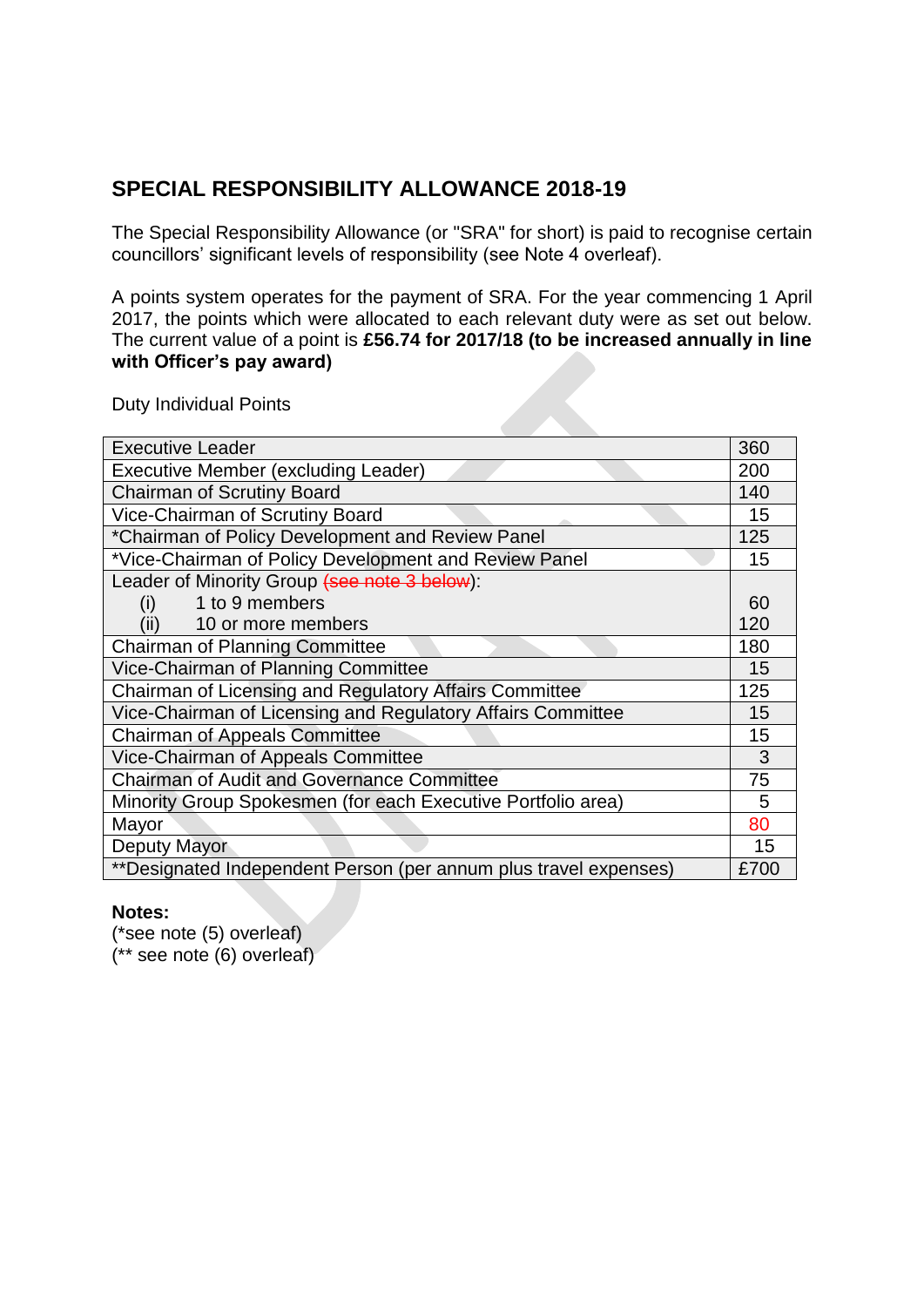- (1) Payments are made at the end of each calendar month, in arrears, directly into a Councillor's nominated bank/building society account.
- (2) A claim is not necessary as the SRA is paid automatically.

(3) The individual points awarded to the leader of the largest minority group will be 120, irrespective of whether the number of members in the group drops below 10.

- (3) For all the posts listed above, a maximum of one SRA is claimable (i.e. the highest) irrespective of the number of such posts any one Councillor may hold from time to time.
- \*(4) Subject to the Council's three statutory officers (i.e. currently the Chief Executive Officer, the Director of Finance and Resources and the Monitoring Officer) being satisfied that work loads are equivalent to existing Policy Development Review Panels (currently five) similar Special Responsibility Allowances can be made available to the Chairmen and Vice-Chairmen of up to two additional Policy Development and Review Panels which may be established.
- \*(5) Under the provisions of the Localism Act 2011, Fareham Borough Council is required to appoint at least 1 Independent Person to assist the Council in promoting and maintaining high standards of conduct amongst its elected and co-opted members.

The remuneration received by the Independent Person(s) shall be index linked annually in line with Officer's pay increases.

The Independent Person(s) will be consulted on the decision to investigate complaints and also before any decision is made. The Independent Person(s) may be consulted on other standards included by the member who is subject to an allegation.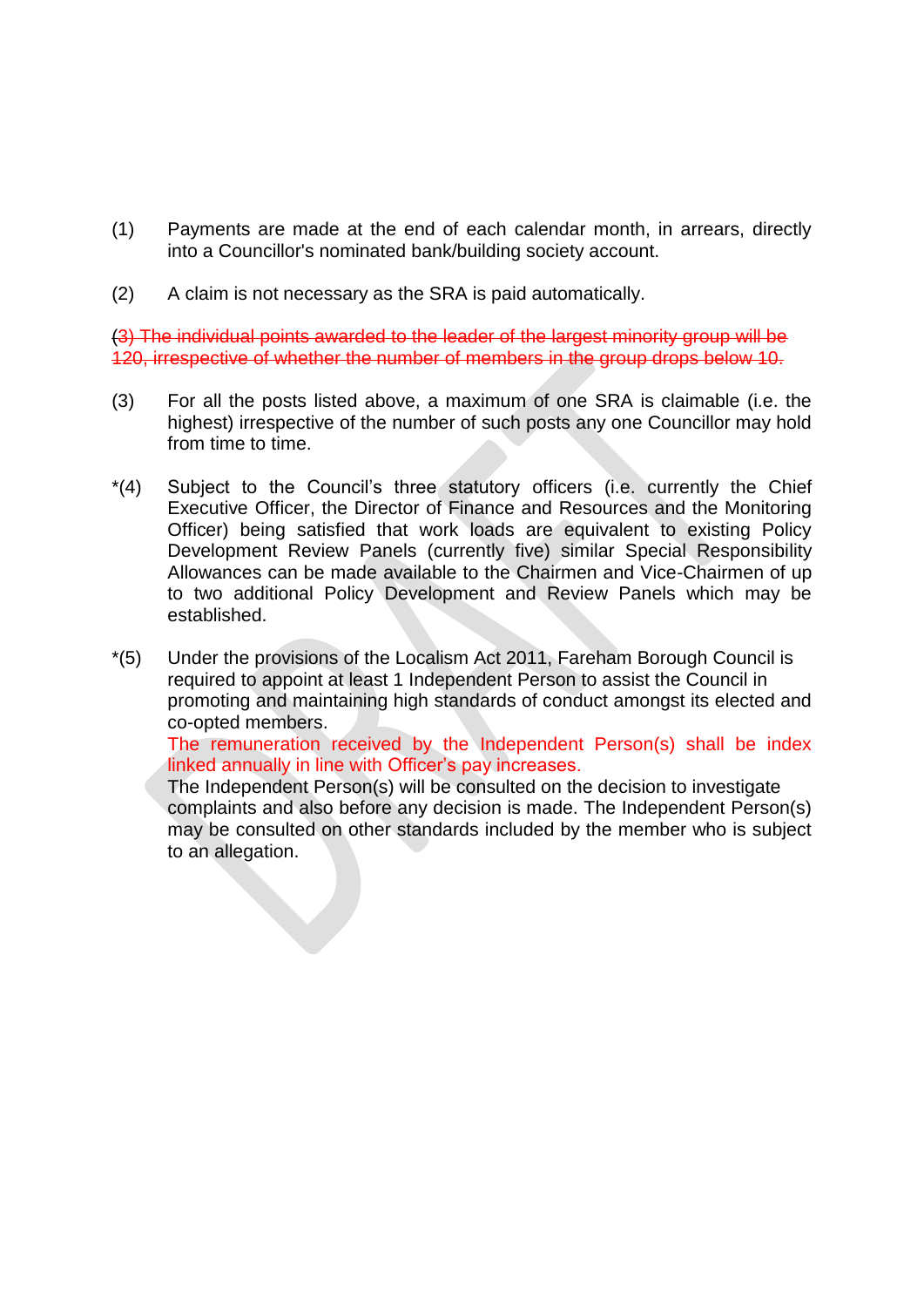## **BASIC ALLOWANCE**

The Basic Allowance is intended to recognise the time commitment of all Councillors, including such inevitable calls on their time as meetings with officers and constituents and attendance at political group meetings. It is also intended to cover incidental costs such as the use of their homes.

A points system operates for the payment of the Basic Allowance.

The general provisions covering the payment of Basic Allowance are as follows:

- (a) For 2018/19 the annual monetary value of one point is £56.74 for 2017/18 (to be increased annually in line with Officer's pay award)
- (b) The number of points allocated for the Basic Allowance is 120.
- (c) Payable as a flat-rate allowance to all Councillors.

#### **Notes:**

- (1) Payments are made at the end of each calendar month, in arrears, directly into a Councillor's nominated bank/building society account.
- (2) A claim is not necessary as the Basic Allowance is paid automatically.
- (3) \*For each year the Basic Allowance will be increased by the same percentage as the NJC for Local Government Services staff pay award. This award has not yet been agreed (i.e. as at 1 April 2013) and the 2013/14 Basic Allowance will continue to be paid with appropriate backdating arrangements being made in due course. This will apply to all Councillors and also the Designated Independent Person(s). *(\*To be amended in line with Council recommendations)*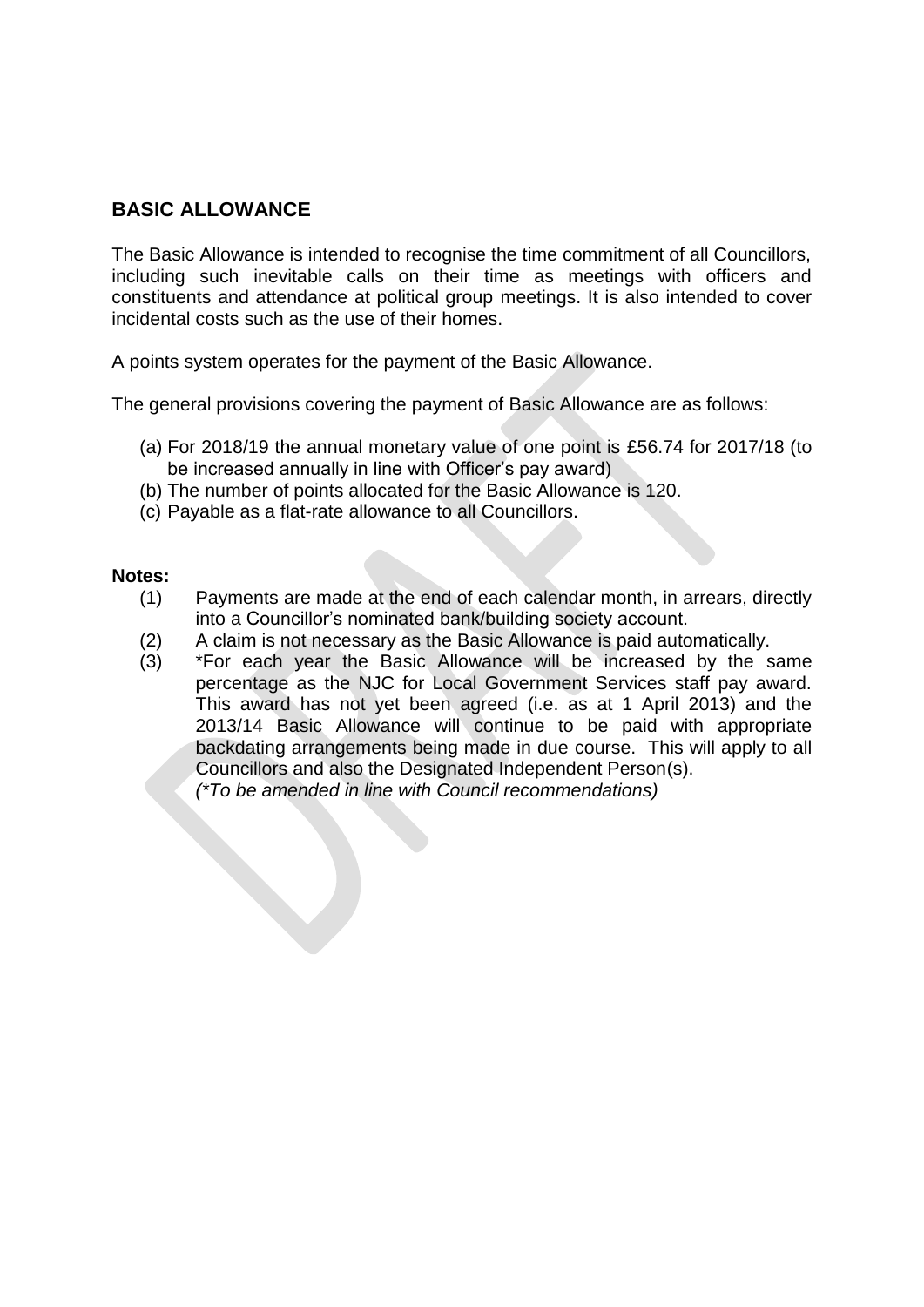## **TRAVELLING ALLOWANCE**

The Travelling Allowance is paid as a way of recompensing members (i.e. councillors and co-opted members) for expenditure necessarily incurred when performing specified approved duties. The costs may include such expenses as appropriate train, ferry, bus, air and taxi fares, fuel costs, tolls, parking fees and overnight garaging charges.

The general points covering the payment of Travelling Allowance are as follows:

#### **(1) Amounts**

See below, together with Appendix D which sets out motor mileage rates and related matters in detail.

Travelling Allowances are available to all members at the same rates.

#### **(2) Duties**

Generally, Travelling Allowance is currently payable for the following duties:

- (a) Meetings of the Council, Executive (including decision making by individual Executive Members), Scrutiny Board, Housing Tenancy Board, Committees, Panels and Sub-Committees - see list in Appendix A. (This includes other formal internal meetings authorised by those bodies referred to above, (or by a formally constituted joint committee of the Council and other authorities e.g. the Joint Crematorium Committee) provided that representatives of both political groups are invited – See Appendix C).
- (b) Journeys to and from meetings with officers, booked in advance and within criteria set by the Chief Executive Officer.
- (c) Meetings of all other bodies to which the Council makes nominations see list in Appendix B.
- (d) Any other duty previously approved at a meeting of the Council, the Executive, Scrutiny Board, Housing Tenancy Board, or appropriate Committee, Panel or Sub-Committee (or in certain circumstances, the Chief Executive Officer) as appropriate – see current list and conditions in Appendix C.
- (e) Meetings of the Local Government Association as an approved representative under arrangements in place from time to time.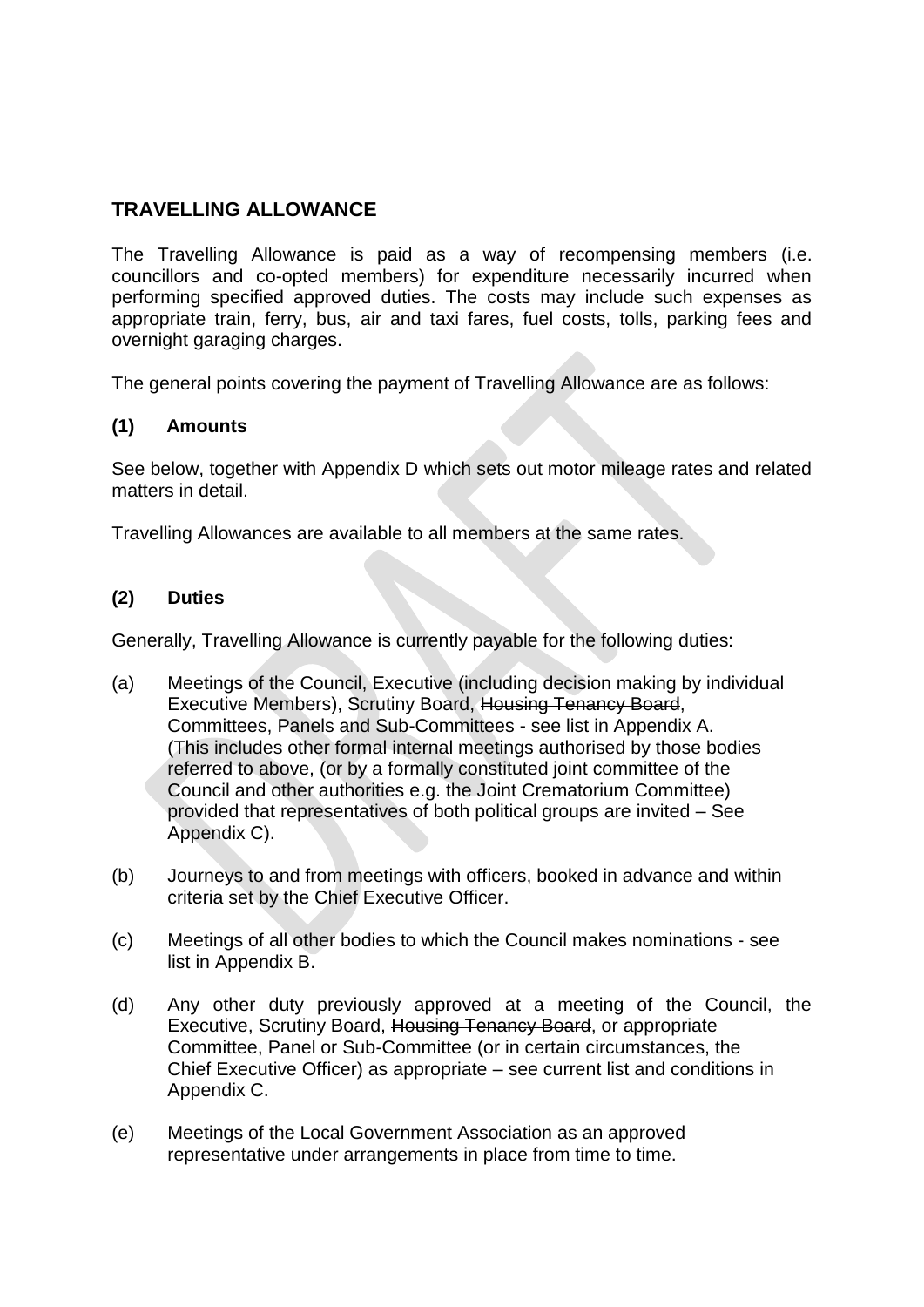(f) Attendance at an approved conference.

*(NB. The above duties are subject to amendment from time to time and, when necessary, are subject to budgetary approval, e.g. from the Council or the Executive).*

#### **(3) Starting and Ending of Journeys – Requirements**

The payment of travel allowance for meetings and other relevant duties is subject to the provision that the journey should start and end inside the Borough Boundary, with travel directly to and from the duty.

There is, however, an exception which allows the Chief Executive Officer, at his discretion, to decide whether it is appropriate for the Council to reimburse members for journeys starting or ending outside the Borough. This would apply to such situations as, for instance, temporary employment commitments.

#### **(4) Method of Transport – Authority of the Chief Executive Officer**

The travelling allowance payable for any approved duty is the relevant public transport fare or the applicable motor vehicle mileage rate.

Although there is no particular restriction on the method of transport used, members need to be aware that the Chief Executive Officer has power to authorise the use of any reasonable form of transport provided that he is of the opinion that the proposed mode of transport is appropriate having regard to the overall cost benefit to the Council and justified savings in time. It is therefore essential that, for long journeys, in particular, members should seek advice from Democratic Services on suitable travel arrangements.

The Chief Executive is also able to authorise, at his discretion, the use of alternative means of transport if any member cannot conveniently use a private vehicle or normal form of public transport, for appropriate valid reasons, such as health or disability. Members should seek advice from Democratic Services before incurring expenditure.

#### **(5) Claims**

Claims for Travelling Allowance must be made on the form provided within *3 months*  of the date of the relevant meeting or approved duty. There is no discretion for late claims to be paid.

#### **(6) Availability of Allowances from more than One Source**

Members must not claim a Travelling Allowance for the same meeting or other approved duty, from more than one source. For example, a member attending a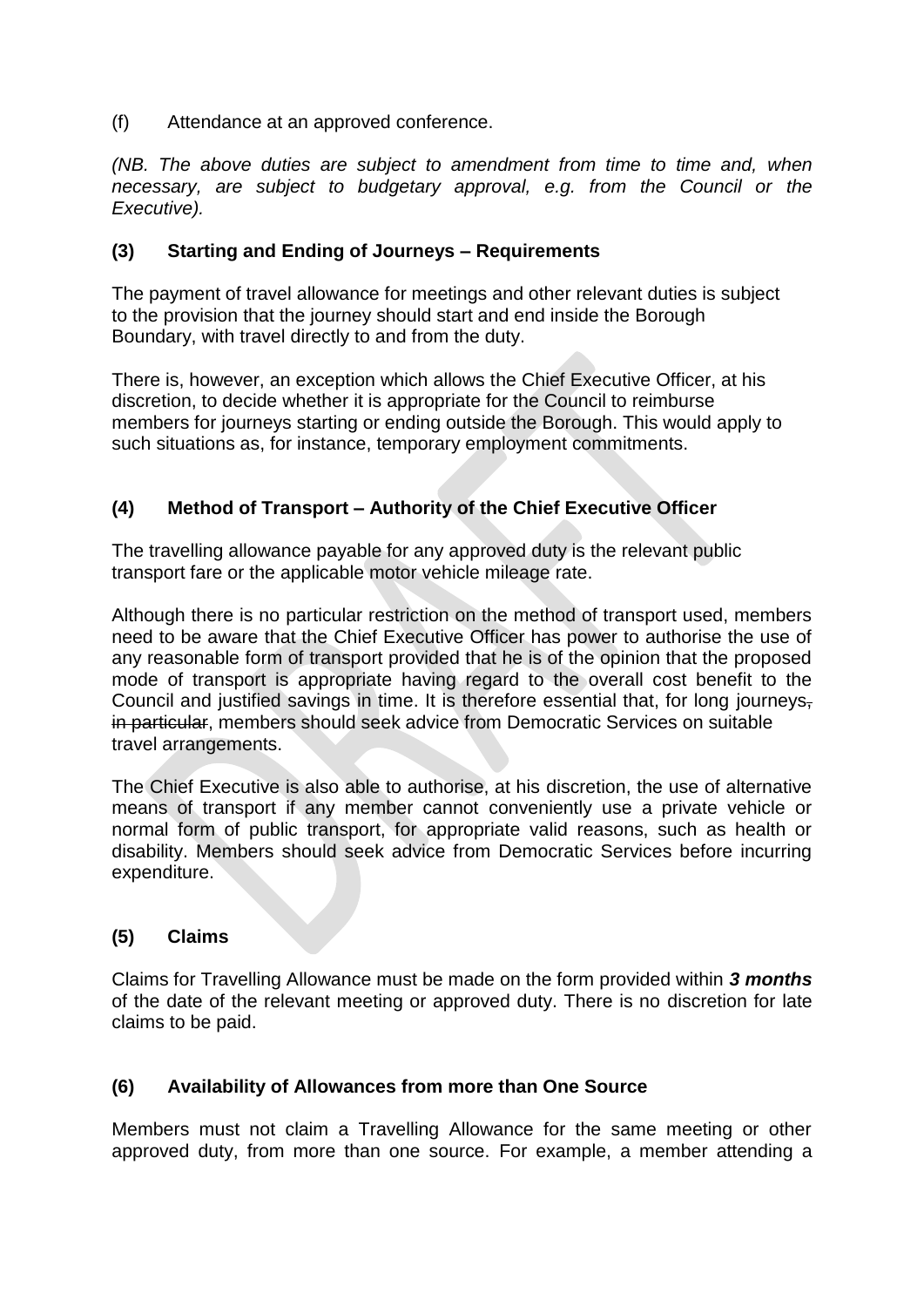meeting of another organisation which pays allowances, may claim an allowance from *either* the organisation *or* the Council, but not from both.

## **(7) Conditions of Approval**

It is particularly important to note that it remains a condition of the payment of Travelling Allowance that the duty for which it is paid must have been approved by the Council, the Executive, or as appropriate, the Scrutiny Board, the Housing Tenancy Board, a Committee, Panel or Sub-Committee (or, in certain circumstances, the Executive Leader, the Chief Executive Officer or other designated officer) *before* the duty is performed. It is not possible for the payment of a Travelling Allowance to be authorised after the event.

#### **(8) Insurance**

Members are reminded that the use of a private motor vehicle on any duties connected with their service as a member of the Council can be classed as business use by an insurer. Members should check that their policies include a clause which covers such use.

They should also satisfy themselves that the insurance company is aware of the nature of the duties and accepts those duties for appropriate cover under the policy.

## **(9) Motor Vehicle Travel - Passengers**

Members are encouraged to travel together in the same vehicle or, preferably, to travel with an officer, whenever possible. Additional payments are made for the carriage of passengers and details are set out in Appendix D. (Please also see paragraph 4 above which refers to the Chief Executive Officer's power to authorise the most appropriate form of transport).

## **(10) Taxis**

The use of a taxi is permitted, subject to the following restrictions-

- (a) travel by taxi should only be made if there is no reasonable means of public transport available, or in a case of urgency;
- (b) the amount reimbursed will be the actual fare and also any reasonable gratuity paid;
- (c) should a taxi be used when there is reasonable means of public transport available for the same journey or if the taxi is used in non-urgent circumstances, the relevant public transport fare will be the maximum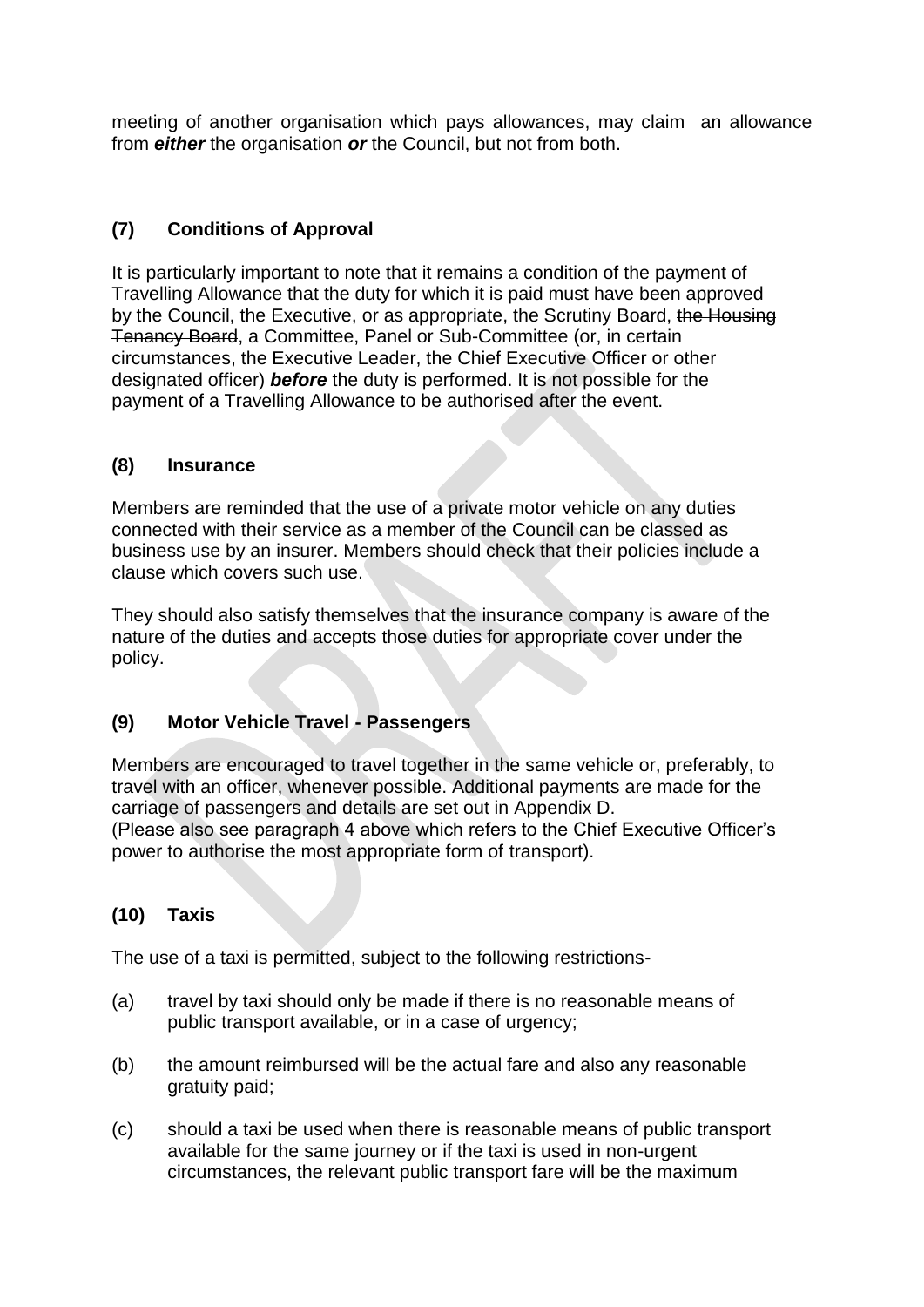payable.

## **(11) Hired Vehicles**

The mileage rate payable for the use of a hired vehicle (other than a taxi-cab) will not be more than the rate which would have been applicable had the vehicle belonged to the member who hires it.

## **(12) Rail Travel**

The cost of rail travel will be reimbursed at the actual cost incurred up to a maximum of first class rate. The rate paid will not be more than the first class ordinary fare or any first class available cheap fare.

Members' attention is drawn to the fact that the Council holds an account with the railway operators and rail warrants can be used for all journeys by train. Enquiries should be made to Democratic Services in the Civic Offices at a reasonable time before any journey is undertaken. The officers will then make the necessary arrangements to supply the rail warrant. If travel takes place without a warrant, a receipt/ticket must be produced to obtain reimbursement (see paragraph 16 below).

(Please also see paragraph 4 above which refers to the Chief Executive Officer's power to authorise the most appropriate form of transport).

#### **(13) Bus Travel**

Expenditure incurred for travel by bus will be reimbursed in full, subject to the production of a receipt.

#### **(14) Bicycle Allowance**

A bicycle allowance at a rate of 20p per mile is available to all members. For the use of a bicycle, members are also reminded of the *insurance advice on business use* referred to in paragraph (8) above and should consider obtaining appropriate cover for such use.

## **(15) Ferry Fares and Tolls**

Any member travelling to the Isle of Wight as a foot passenger can reclaim the actual cost involved. If it is considered essential that a motor vehicle should be taken to the Isle of Wight then enquiries should first be made to Democratic Services in the Civic Offices, to find out the applicable reimbursement. Other essential ferry fares or tolls (passenger and vehicle) can be reimbursed at cost.

## **(16) Production of Receipts**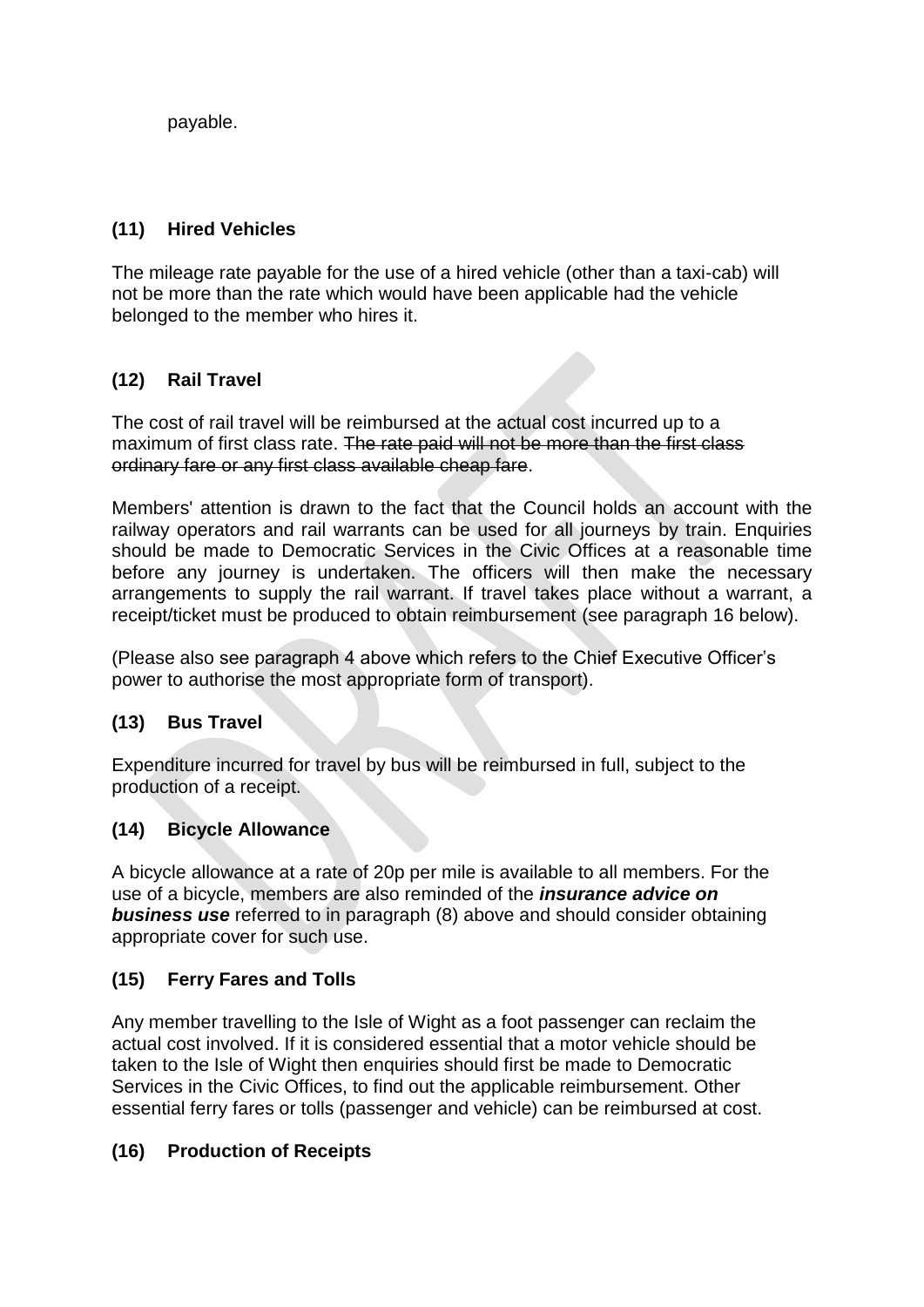Members are required to support all of their claims for travel allowance by the production of receipts. This applies to taxi fares, parking charges, bus fares, train fares, etc. *Claims without relevant VAT receipts cannot be processed*. This condition *does not* apply to car, motorcycle or bicycle journeys where the relevant mileage is stated on the claim form.

## **(17) Travelling Allowance Rates – Effective Dates**

The current rates for Travelling Allowances will remain effective until 31 March 2018.

# **(18) Air Travel**

Expenditure incurred for travel by air will be reimbursed in full at the actual cost paid, but the rate will not be more than the ordinary fare or any available economy fare.

(Please also see paragraph 4 above which refers to the Chief Executive Officer's power to authorise the most appropriate form of transport).

Enquiries should be made to Democratic Services in the Civic Offices if any proposals to travel by air are being considered to ensure that the proper approvals are obtained and also for advice on the necessary arrangements.

## **(19) Travel Abroad**

Enquiries should be made to Head of Democratic Services in the Civic Offices if any proposals involving travel abroad (or to return to the UK for a special reason) are being considered. For travel to and from destinations outside the UK, the need to consider the use of the most appropriate form of transport, (also referred to in paragraph 4 above) is particularly important.

# **SUBSISTENCE ALLOWANCE**

The Subsistence Allowance is paid as a way of recompensing members (ie councillors and co-opted members) for expenditure necessarily incurred when performing specified approved duties. The costs include day-time meals and refreshments and on occasions, may also include costs for an overnight stay. Expenditure on an overnight stay is most likely to arise as a result of attendance at a conference which is dealt with in another section of this booklet. Nevertheless, should it be likely that an overnight stay will be required for an ordinary approved duty then enquiries should be made to Democratic Services in the Civic Offices at a reasonable time before the duty is undertaken. The officers will then advise on the necessary arrangements.

The general points covering the payment of Subsistence Allowance are as follows:

## **(1) Amounts**

See below and also Appendix E which sets out the day and overnight subsistence rates according to the time of day and the period of absence.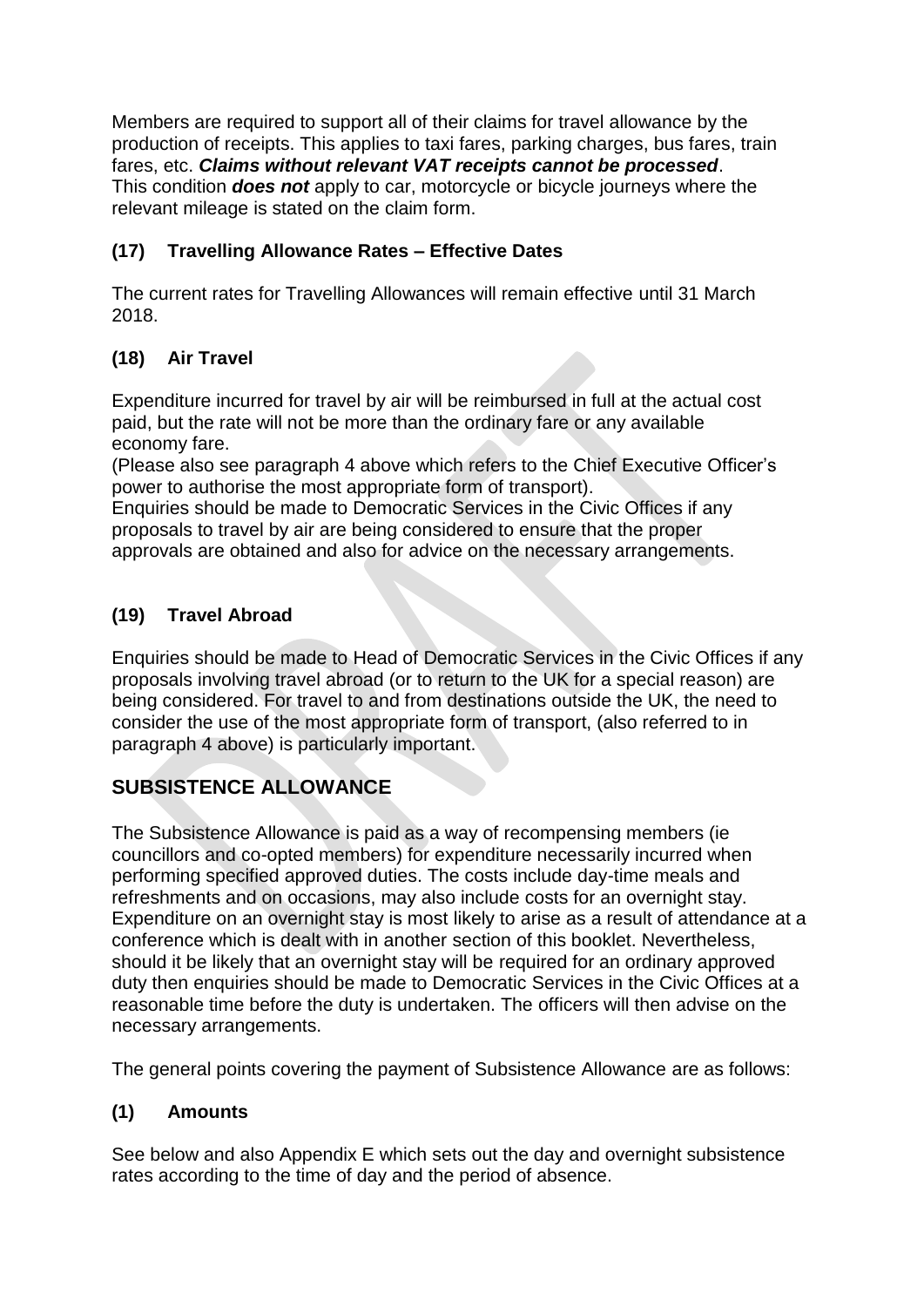Subsistence Allowances are available to all members at the same rates.

## **(2) Duties**

Generally, Subsistence Allowance may be payable, in appropriate circumstances, for the following duties:

- (a) Meetings of the Council, the Executive (including decision making by individual Executive Members), Scrutiny Board, Housing Tenancy Board, Committees, Panels and Sub-Committees - see list in Appendix A. (This includes other formal internal meetings authorised by those bodies referred to above, (or by a formally constituted joint committee of the Council and other authorities, eg, the Joint Crematorium Committee), provided that representatives of both political groups are invited – see Appendix C).
- (b) Meetings of all other bodies to which the Council makes nominations see list in Appendix B.
- (c) Any other duty previously approved at a meeting of the Council, the Executive, Scrutiny Board, Housing Tenancy Board, or appropriate Committee, Panel or Sub-Committee (or, in certain circumstances, by the Chief Executive Officer), as appropriate – see Appendix C.
- (d) Meetings of the Local Government Association as an approved representative under arrangements in place from time to time.
	- (d) Attendance at an approved conference.

*(NB: The above duties are subject to amendment from time to time, when necessary, and are subject to budgetary approval, e.g. from the Council or the Executive).*

## **(3) Claims**

Claims for Subsistence Allowance must be made on the form provided within *3 months* of the date of the relevant meeting or approved duty. There is no discretion for late claims to be paid.

## **(4) Availability of Allowances from more than One Source**

Members must not claim a Subsistence Allowance for the same meeting or other approved duty, from more than one source. For example, a member attending a meeting of another organisation which pays allowances may claim an allowance from *either* the organisation *or* the Council, but not from both. This would also be the case if the organisation were, for example, to provide refreshments for members attending an event. In such a case, no additional claim should be made to the Council.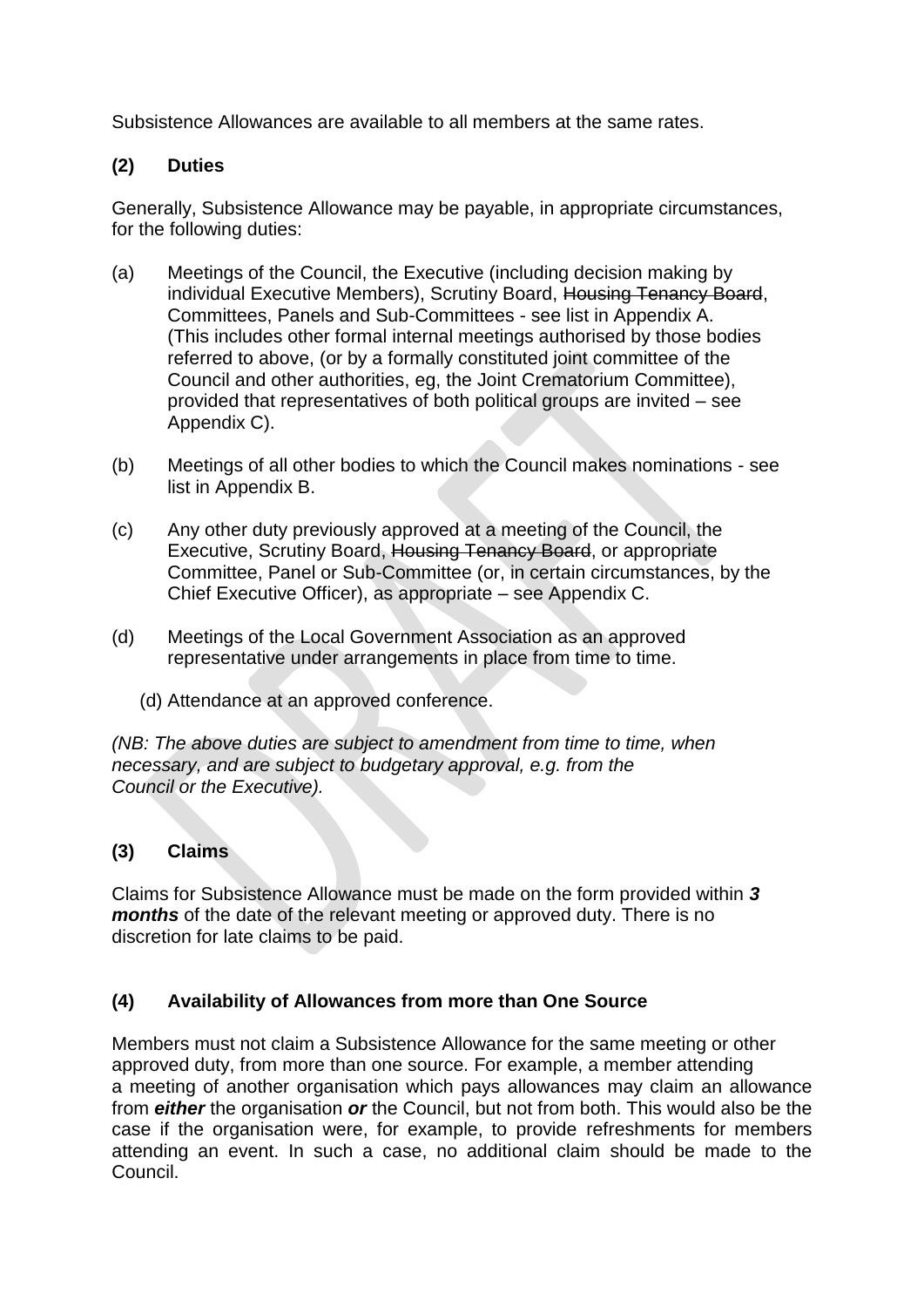## **(5) Conditions of Approval**

It is particularly important to note that it remains a condition of the payment of Subsistence Allowance that the duty for which it is paid must have been approved by the Council, the Executive, or as appropriate, the Scrutiny Board, the Housing Tenancy Board, a Committee, Panel or Sub-Committee, (or, in certain circumstances by the Executive Leader, the Chief Executive Officer or other designated officer), *before* the duty is performed. It is not possible for the payment of a Subsistence Allowance to be authorised after the event.

## **(6) Production of Receipts**

Members are required to support their claims for Subsistence Allowance by the production of receipts – this applies to hotel accommodation, meals taken, etc. *Claims without relevant VAT receipts cannot be processed.*

## **(7) Subsistence Allowance Rates – Effective Dates**

The current rates for Subsistence Allowance will remain effective until 31 March 2018.

## **(8) Discretionary Authority of the Chief Executive Officer – Overnight Subsistence Rates**

For conferences (and other duties necessitating an overnight stay) the Chief Executive Officer has authority to approve overnight absence at a cost above the standard maximum overnight limit shown in Appendix E. However, the Chief Executive Officer must be satisfied that such expenditure is fully justified. In addition, the arrangements must be made directly by the Council with a third party and not by the member concerned.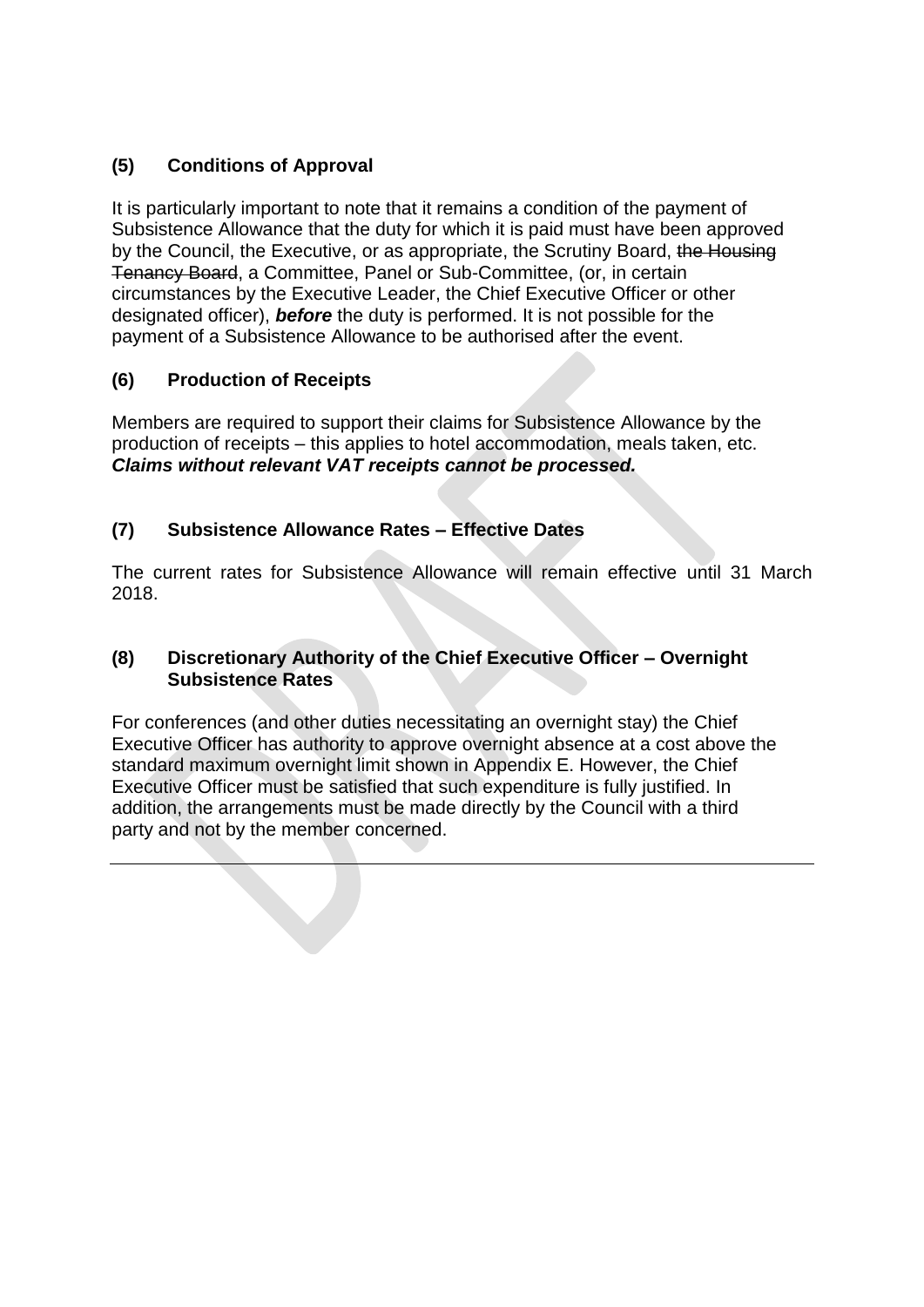# **CONFERENCES**

## *(Also generally applicable to other meetings involving an overnight stay*)

The general points covering attendance at conference are:

## **(1) Amounts**

Travelling and subsistence allowances are payable for attendance at conference at the same rates as other duties. Appendices D and E set out the various rates in detail. Dependants' carers' allowances are also available to Councillors for conferences. Details are set out in the section on such allowances (see page 17). Conference attendance allowance is no longer payable and subsistence, carers and (relevant) travel claims must all now be backed by receipts.

#### **(2) Duties**

Any conference approved by the Council, the Executive, (or in certain circumstances the Chief Executive Officer or the Executive Leader) or, as appropriate, the Scrutiny Board or, by the Housing Tenancy Board or any Committee, Panel or Sub-Committee, subject to the necessary budgetary provision being available (see also (5) below).

## **(3) Purpose of a Conference**

A conference (or such similar meeting) can be approved for the payment of allowances provided it is *both* organised by any person or body who is not doing so by way of trade or by anybody whose objects are not wholly or partly political *and*  where the purpose of the conference (or similar meeting) is to discuss matters which, in the Borough Council's opinion, relate to the interests of its area, or part of it, or to the inhabitants of its area, or some of them.

## **(4) Conferences Relating to Duties of Joint Committees or Joint Boards, etc**

Special arrangements would need to be made for attendance at a conference on behalf of a body which the Council operates jointly with other local authorities (eg the Portchester Crematorium Joint Committee). If there are proposals for a member to attend any such conference enquiries should be made to Democratic Services in the Civic Offices at a reasonable time before any such duty is undertaken to ensure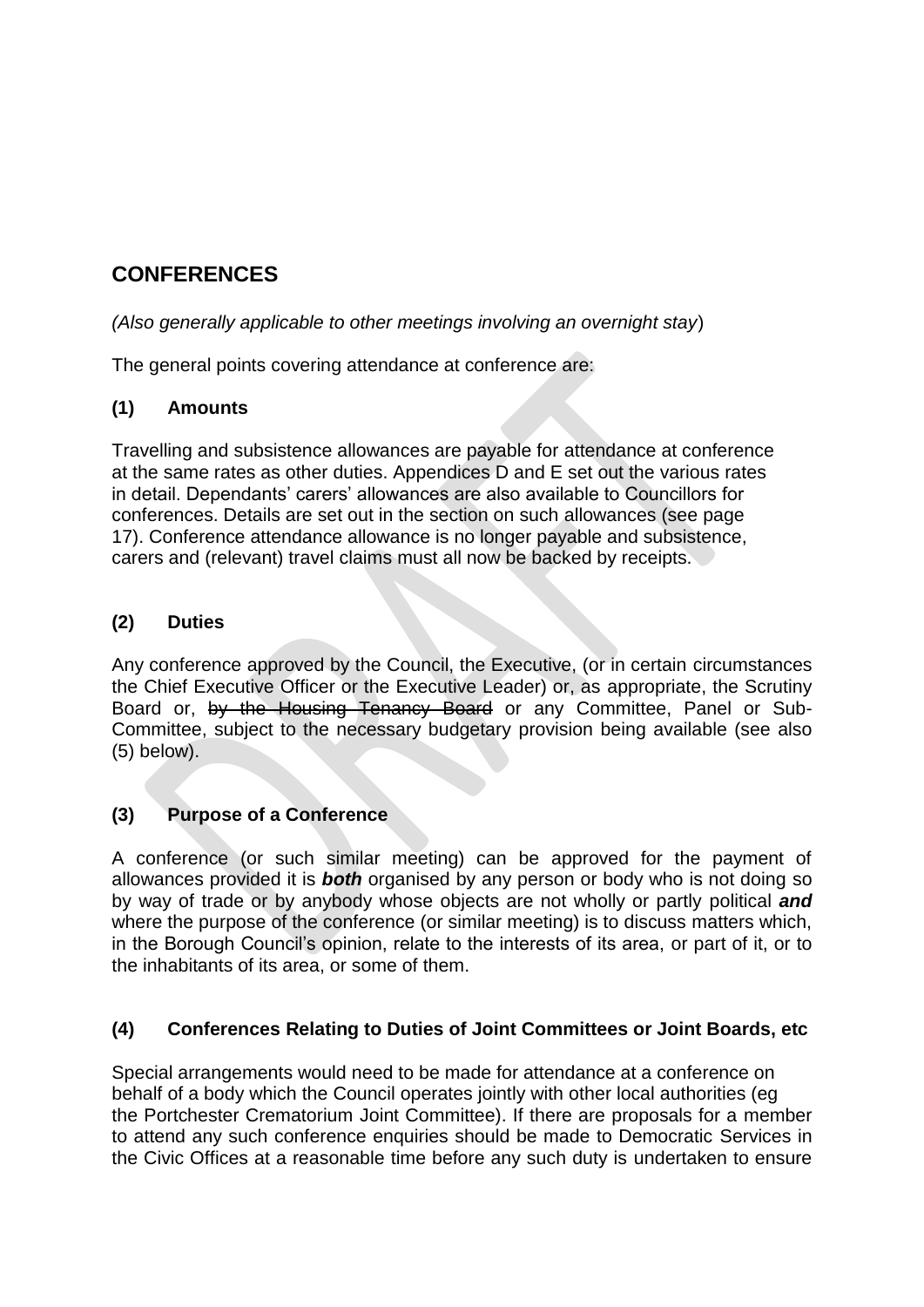that the proper authority has been obtained and that the necessary arrangements can be made.

#### **(5) Authority to Attend a Conference**

Prior authorisation for attendance at a conference must be obtained, as appropriate, from the Council, the Executive, the Executive Leader (in certain circumstances), the Scrutiny Board, the Housing Tenancy Board, a Committee, a Panel or a Sub-Committee or, if convened at short notice, by the Chief Executive Officer (reference: Delegation Scheme – Part G). *(This includes ensuring that the necessary budgetary authority has also been given, where required. For example, it is often the case that the Executive (or Council) will need to authorise the appropriate financial provision even though another body has authorised attendance).*

Notwithstanding the above, the Council's delegation scheme provides that the Chief Executive Officer, Directors and Chief Officers (after consultation with the appropriate Executive Member) have ongoing authority to select, annually, an appropriate conference for each service area for attendance by a member accompanied by an officer (reference: Delegation Scheme – Part G). In addition, the Executive Leader has authority to approve attendance of members at conferences (and external "seminars") up to a maximum total expenditure of £1000 on fees for each conference (or "seminar").

## **(6) Members Eligible to Attend Conferences**

Any member (i.e. councillor or co-opted member) is eligible to attend a conference on behalf of the Council provided that the appropriate authority referred to in (5) above has been first obtained.

## **(7) Overnight Accommodation and Subsistence**

It is sometimes possible for the authority to obtain savings on the cost of a hotel booking, by making payment, in advance, via the Council. A member who is appointed to attend a conference should, in good time, discuss accommodation needs, in the first instance, with any officer who might be accompanying him or her to the event. At the same time, Democratic Services are able to advise on the most economical way of covering the cost of attendance. See also note 10 below regarding the authority of the Chief Executive Officer to authorise additional overnight subsistence costs in specific circumstances.

Members are also reminded that they cannot claim additional subsistence allowance from the Council if meals or refreshments are provided by some other source, for example, inclusively with accommodation or by conference or meeting organisers, etc.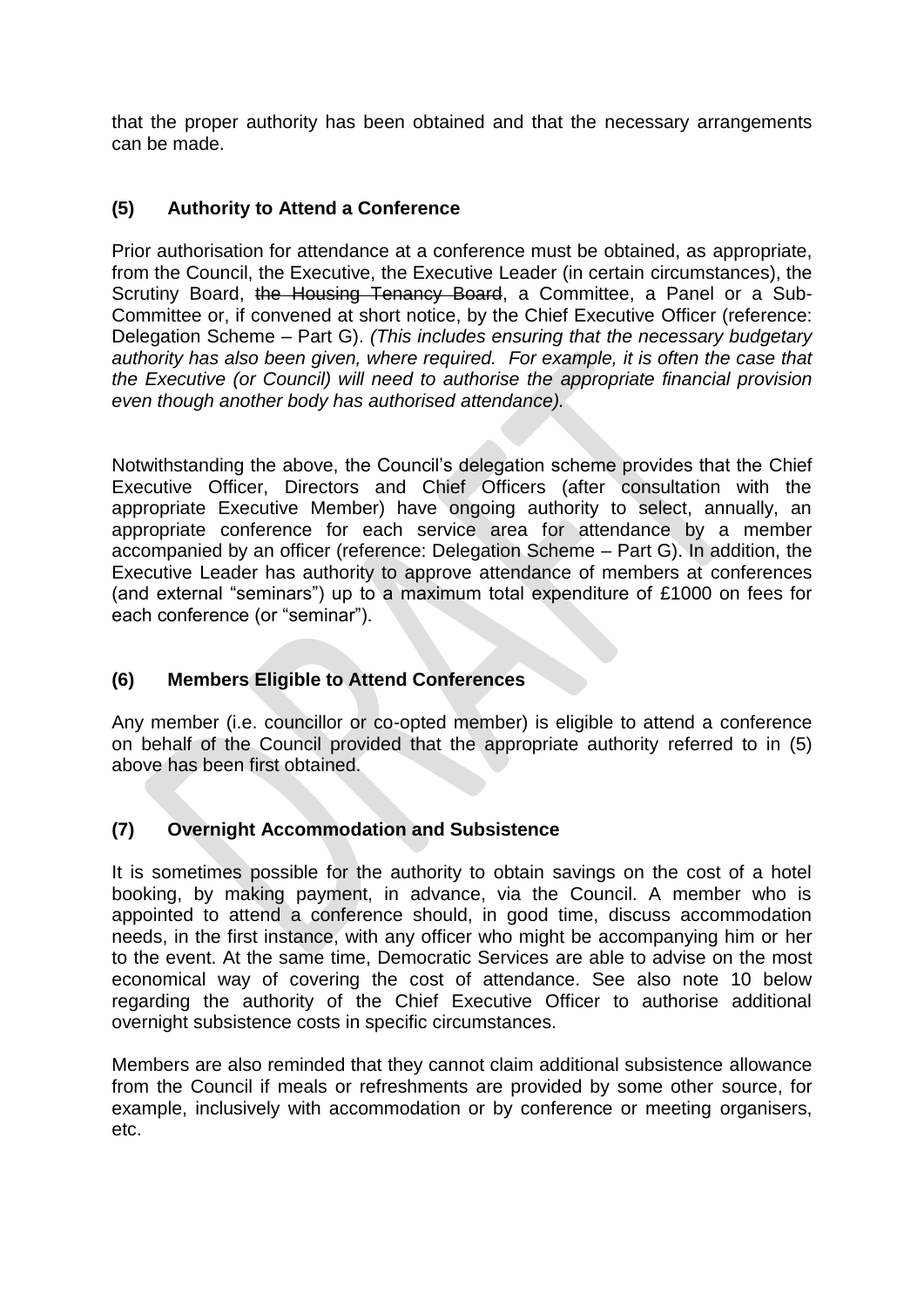Unless it is financially beneficial to stay overnight, or there are administrative reasons, a member should return home on a daily basis from a conference organised at a local venue.

## **(8) Production of Receipts**

Members are required to support their claims for conference allowances by the production of receipts for accommodation, travelling and subsistence expenses, as appropriate. *Claims without relevant VAT receipts cannot be processed.*

## **(9) Claim Form**

A special claim form is available for conference allowances. Please ask Democratic Services, in the Civic Offices, when required.

#### **(10) Discretionary Authority of the Chief Executive Officer – Method of Transport and Overnight Subsistence Rates (Delegation Scheme – Part G)**

For full details see travelling and subsistence allowance sections but, briefly, the Chief Executive Officer has authority to:

- (i) sanction the use of any reasonable form of transport, having regard to overall cost benefit to the Council and justifiable savings in time;
- (ii) agree to the cost of overnight subsistence exceeding the maximum limit, provided that he considers it justifiable and that the arrangements are made directly by the Council and not the member;
- (iii) agree the use of alternative means of transport if public transport or a private vehicle cannot be conveniently used due to, say, possible health, disability or other valid reason; and
- (iv) decide if it is appropriate for the Council to reimburse a member for a journey starting or ending outside of the Borough, in such a situation as, for instance, a temporary employment.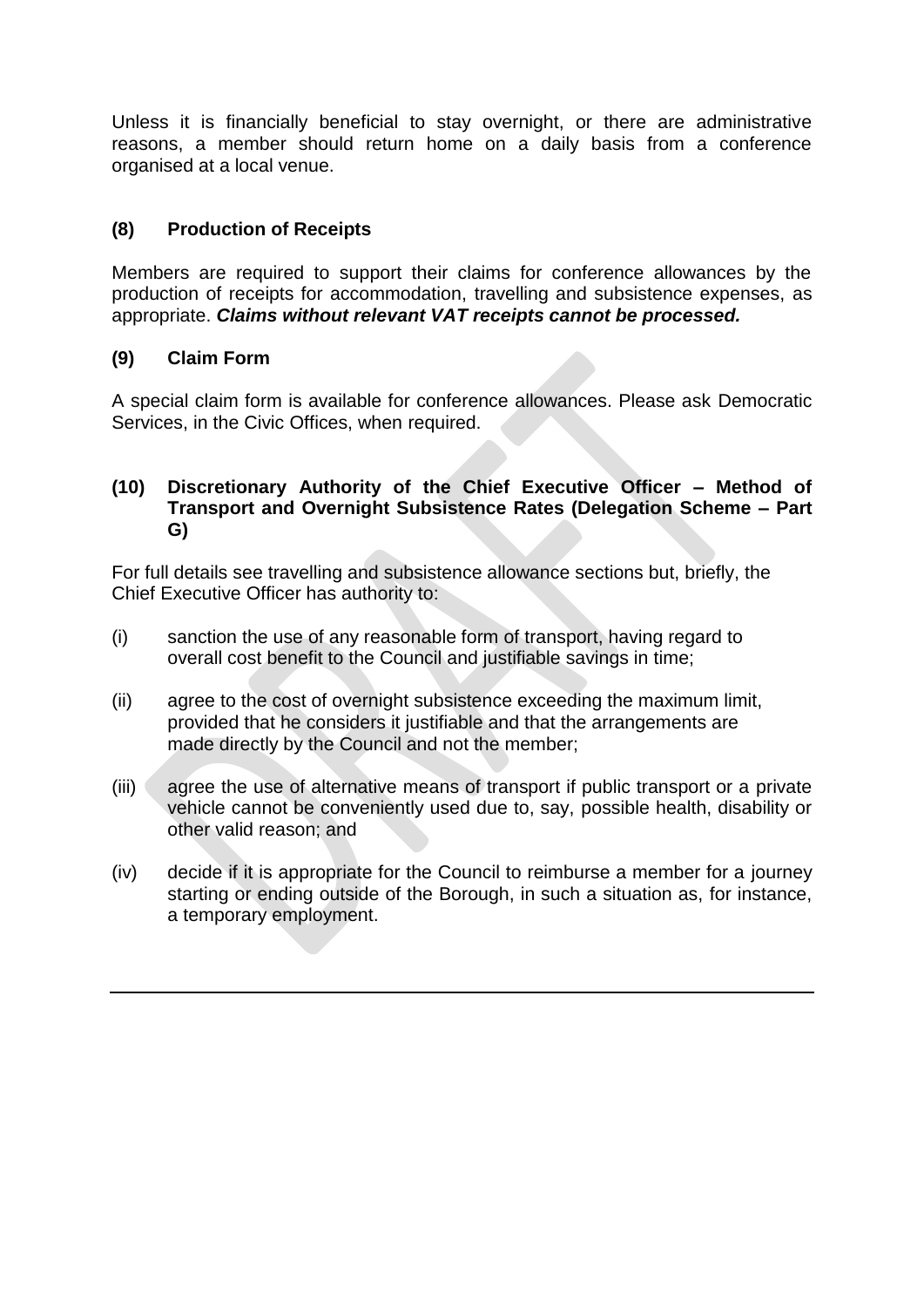# **DEPENDANTS' CARERS' ALLOWANCES**

The Carer's Allowance is paid to assist councillors with expenditure necessarily incurred in arranging for the care of their dependants or children.

The general points covering the payment of Carer's Allowance are as follows:

## **(1) Amounts**

- Care of Dependants  $-$  up to £7.83 per hour.
- Care of Child up to £7.83 per hour.

Maximum - £1,769 per claimant, per annum, unless the Chief Executive Officer authorises this limit to be exceeded if, in his opinion, this is justified.

## **(2) Duties**

Generally, Carer's Allowance is currently available to councillors for the following duties:

- (a) Meetings of the Council, Executive (including decision making by individual Executive Members), Scrutiny Board, Housing Tenancy Board, Committees, Panels and Sub-Committees - see list in Appendix A. (This includes other formal internal meetings authorised by those bodies referred to above, (or by a formally constituted joint committee of the Council and other authorities eg the Joint Crematorium Committee) provided that representatives of both political groups are invited – see Appendix C).
- (b) Subject, where applicable to (a) above, attendance at a formally approved and constituted internal seminar, advisory panel, working (group) party, steering (group) party, special panel, special interest group, workshop, training session, site visit or consultation meeting.
- (c) Attendance at an approved conference (see page 15). *(NB. The above duties are subject to amendment from time to time and, when necessary, are subject to budgetary approval, e.g. from the Council or the Executive).*

## **(3) Conditions of Payment and Time Limits**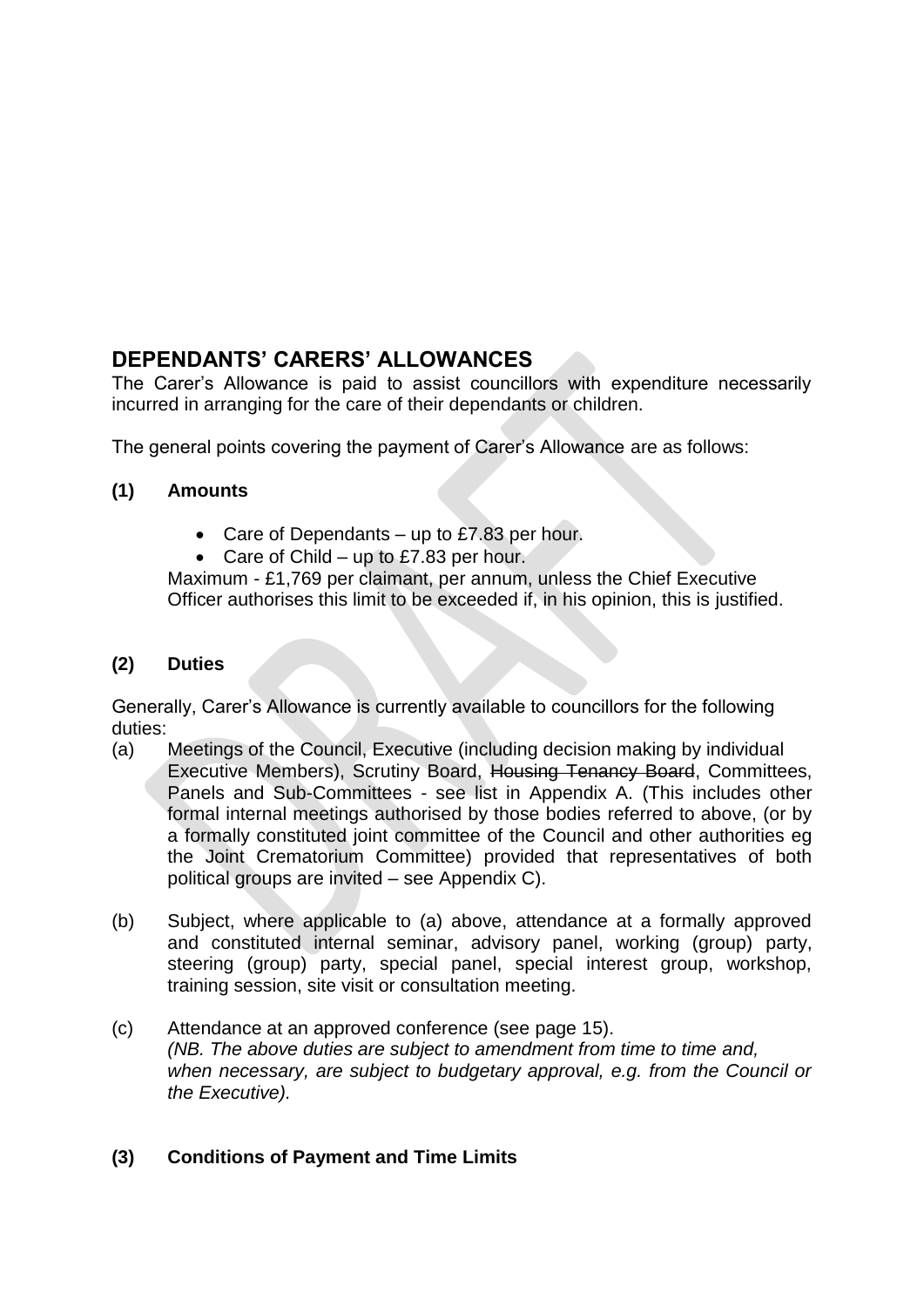Payable to all councillors at the same rates.

In connection with carers' allowances, payment periods include travelling time from leaving home until returning home for all approved duties; allowances may be rounded-up overall to the next complete hour and may be in respect of children up to and including 14 years of age and elderly or disabled dependants requiring care and not able to be left on their own, provided that they normally reside with the claimant and that the paid carer is not a member of the claimant's immediate family or household. The payment is to be subject to a written declaration, lodged with the Director of Finance and Resources, outlining the circumstances which entitle the claimant to make a claim and the fee paid, which shall be the exact sum charged up to the maximum allowed by the scheme. The Director has the final authority to make a decision on the approval of any claims.

## **(4) Claims**

Claims for Carer's Allowance must be made on the form provided within *3 months* of the date of the relevant meeting or approved duty. There is no discretion for late claims to be paid.

## **(5) Production of Receipts**

Councillors are required to support claims for Carer's Allowance by the production of receipts from the carer. *Claims without relevant VAT receipts cannot be processed.*

## **(6) Availability of Allowances from more than One Source**

Councillors must not claim a Carer's Allowance for the same meeting or other approved duty, from more than one source. For example, a member attending a meeting of another organisation which pays allowances, may claim an allowance from *either* the organisation *or* the Council but not from both.

## **(7) Conditions of Approval**

It is particularly important to note that it remains a condition of the payment of Carer's Allowance that the duty for which it is paid must have been approved by the Council, the Executive, or as appropriate, the Scrutiny Board, the Housing Tenancy Board, a Committee, Panel or Sub-Committee (or, in certain circumstances by the Executive Leader, the Chief Executive Officer or other designated officer) *before* the duty is performed. It is not possible for the payment of a Carer's Allowance to be authorised after the event.

## **(8) Carers' Allowances – Effective Dates**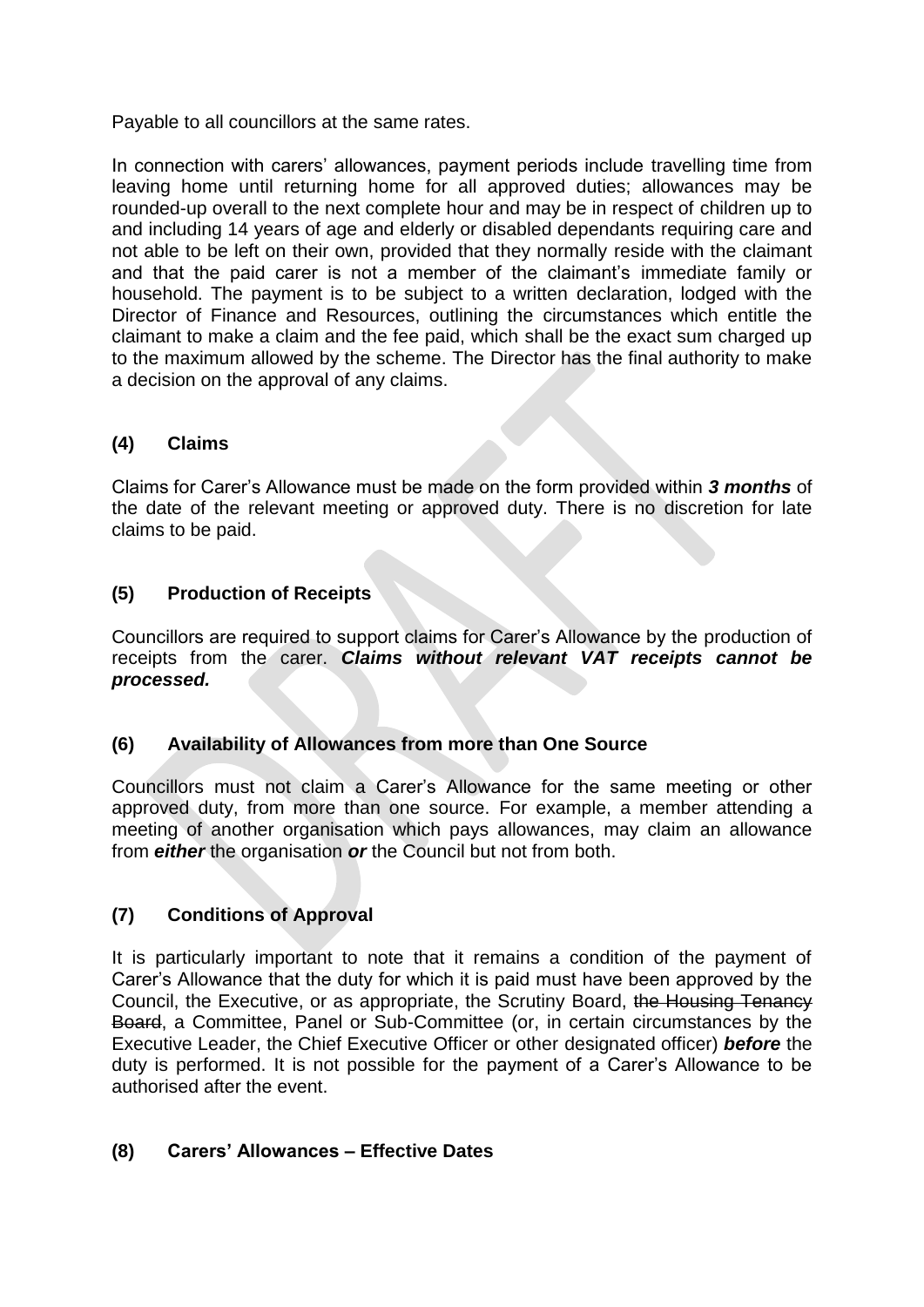The current rates for carers' allowances will remain effective until 31 March 2018.

#### **(9) Claim Form**

A special form is available to support any claim for carer's allowance. This form acts as a receipt and must be signed by the carer. Please ask Democratic Services, in the Civic Offices, when required.

# **APPENDIX A**

# **EXECUTIVE ARRANGEMENTS – COUNCIL STRUCTURE**

The following formal bodies are operating under the Council's executive arrangements:

Council meeting Executive (Including decision making by individual Executive members) Housing Tenancy Board Planning Committee Licensing and Regulatory Affairs Committee (and Licensing Panels) Appeals Committee Audit & Governance Committee Scrutiny Board Leisure and Community Policy Development and Review Panel Strategic Planning and Environment Policy Development and Review Panel Planning and Development Policy Development Review Panel Health and Public Protection Policy Development and Review Panel Housing Policy Development and Review Panel Streetscene Policy Development and Review Panel Community Action Teams Licensing Trading Concession Panel PUSH Joint Committee PUSH Overview and Scrutiny Committee Note: Appropriate travelling allowances (and where relevant, subsistence allowances and carers' allowances) are sometimes payable for authorised attendance at a meeting that a member is invited to attend (eg. as an Executive Member required to attend a Scrutiny Board or Review Panel meeting to explain any matter) or has the right to attend (eg. the mover of a motion). If there is any doubt, please consult Democratic Services in the Civic Offices for advice.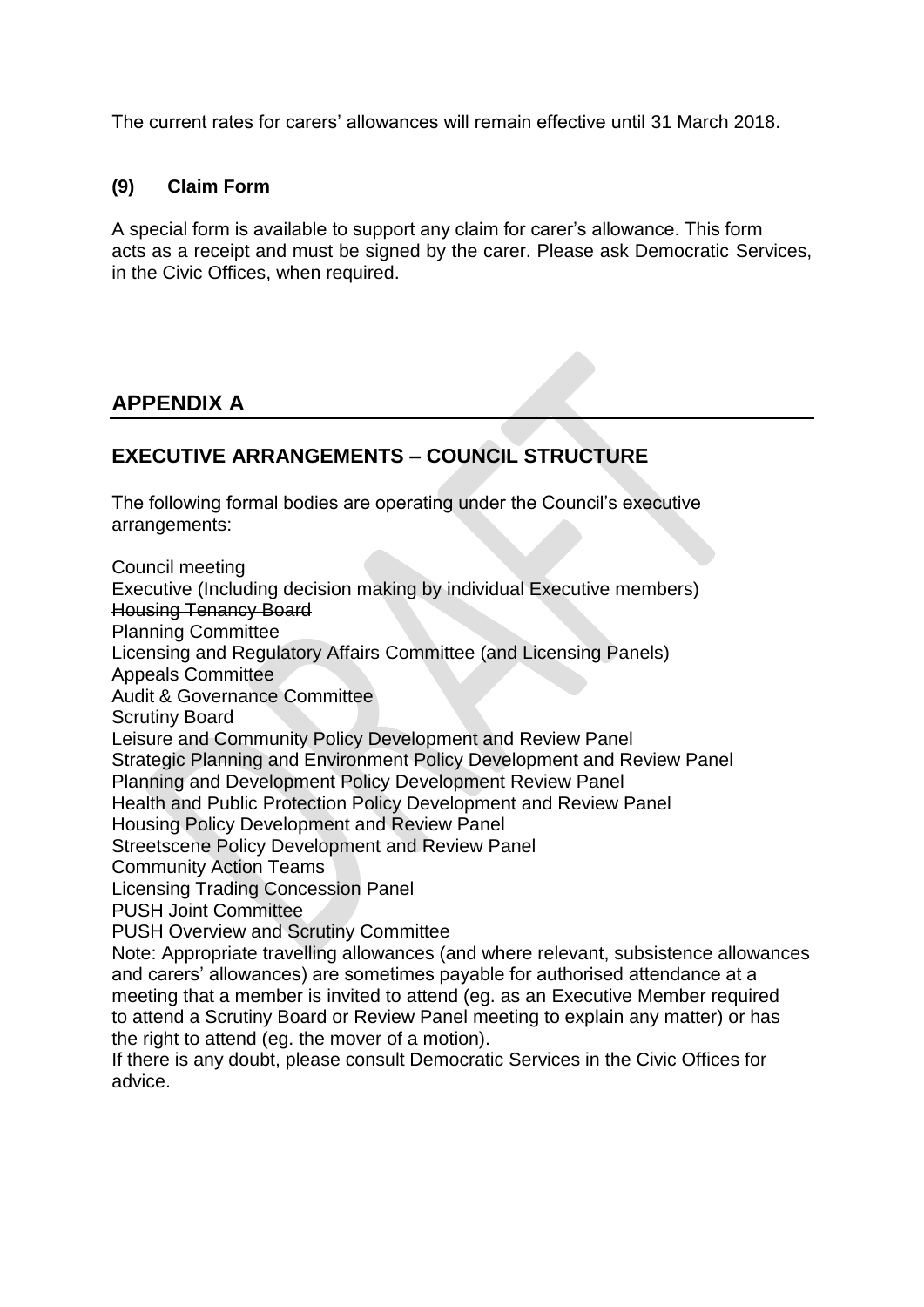## **APPENDIX B**

## **TRAVELLING AND SUBSISTENCE ALLOWANCES**

Bodies to which the Council makes nominations and for which travelling and subsistence allowances are currently payable (in addition to those duties set out in Appendices A and C)

#### **NOTES:**

- (a) See also the general information in the sections commencing on pages 8 and 12.
- (b) Travelling and Subsistence Allowances are payable only to those members acting as representatives, trustees and deputies nominated by the Council, the Executive, and where appropriate, by the Scrutiny Board, the Housing Tenancy Board, a Committee, a Panel or a Sub-Committee or in the case of the Local Government Association, those members nominated to serve or act as deputies on LGA bodies through the agreed process in operation from time to time.
- (c) Any member appointed by the Hampshire and Isle of Wight Local Government Association to represent that Association on another body is entitled to travelling and subsistence allowances under this Council's scheme provided that the body concerned undertakes activities connected with the functions of this authority. Such an appointee does not need to be nominated directly by the Borough Council.
- (d) This list is subject to revision at any time (list correct as at 01 April 2018 and subject to amendment following Annual Council):

[Abshot Community Association Management Committee](http://moderngov.fareham.gov.uk/mgOutsideBodyDetails.aspx?ID=313) [Burridge Community Association Management Committee](http://moderngov.fareham.gov.uk/mgOutsideBodyDetails.aspx?ID=212) [Citizens' Advice Fareham](http://moderngov.fareham.gov.uk/mgOutsideBodyDetails.aspx?ID=189) [Community Safety Partnership](http://moderngov.fareham.gov.uk/mgOutsideBodyDetails.aspx?ID=250)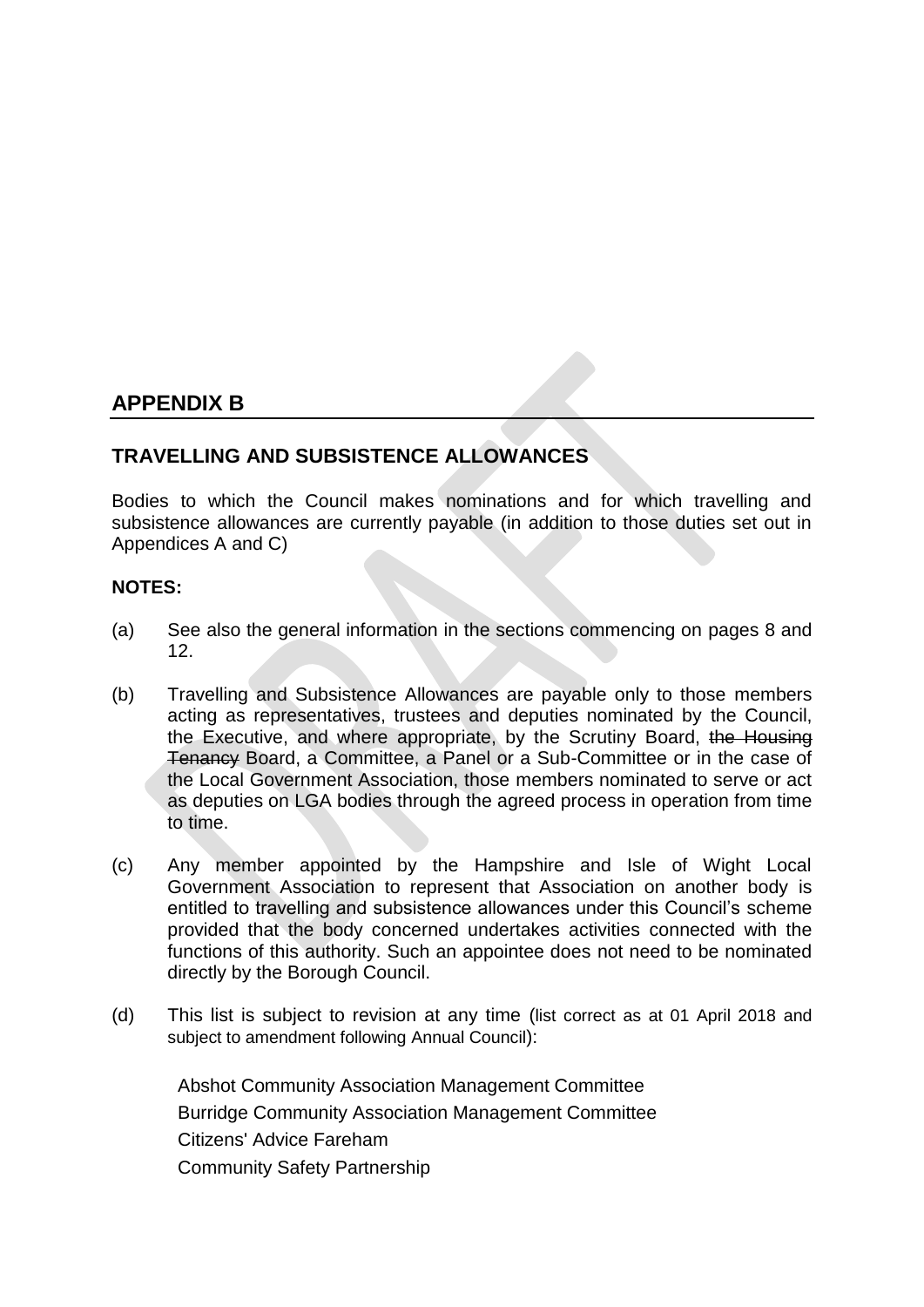[Consultation with Businesses](http://moderngov.fareham.gov.uk/mgOutsideBodyDetails.aspx?ID=191) [Crofton Community Association](http://moderngov.fareham.gov.uk/mgOutsideBodyDetails.aspx?ID=213) [District Health and Well-being Partnership Board](http://moderngov.fareham.gov.uk/mgOutsideBodyDetails.aspx?ID=219) [Earl of Southampton Trust](http://moderngov.fareham.gov.uk/mgOutsideBodyDetails.aspx?ID=192) [Fareham / Pulheim Twinning Association](http://moderngov.fareham.gov.uk/mgOutsideBodyDetails.aspx?ID=194) [Fareham / Vannes Twinning Committee](http://moderngov.fareham.gov.uk/mgOutsideBodyDetails.aspx?ID=196) [Fareham and Gosport Clinical Commissioning Group](http://moderngov.fareham.gov.uk/mgOutsideBodyDetails.aspx?ID=315) [Fareham Fairtrade Borough Working Group](http://moderngov.fareham.gov.uk/mgOutsideBodyDetails.aspx?ID=193) [Fareham North West Community Association Management Committee](http://moderngov.fareham.gov.uk/mgOutsideBodyDetails.aspx?ID=216) [Fareham Welfare Trust](http://moderngov.fareham.gov.uk/mgOutsideBodyDetails.aspx?ID=197) [Genesis Advisory Committee](http://moderngov.fareham.gov.uk/mgOutsideBodyDetails.aspx?ID=217) [Hammond Memorial Hall Trust](http://moderngov.fareham.gov.uk/mgOutsideBodyDetails.aspx?ID=198) [Hampshire and Isle of Wight Community Safety Alliance](http://moderngov.fareham.gov.uk/mgOutsideBodyDetails.aspx?ID=332) [Hampshire and Isle of Wight Local Government Association](http://moderngov.fareham.gov.uk/mgOutsideBodyDetails.aspx?ID=199) [Hampshire County Council South Area Road Safety Council](http://moderngov.fareham.gov.uk/mgOutsideBodyDetails.aspx?ID=254) [Hampshire Health and Well-being Partnership Board](http://moderngov.fareham.gov.uk/mgOutsideBodyDetails.aspx?ID=218) [Hampshire Partnership](http://moderngov.fareham.gov.uk/mgOutsideBodyDetails.aspx?ID=322) [Hampshire Superannuation Scheme \(AGM\)](http://moderngov.fareham.gov.uk/mgOutsideBodyDetails.aspx?ID=200) [Health Overview and Scrutiny Panel \(HOSP\) \(Portsmouth City Council\)](http://moderngov.fareham.gov.uk/mgOutsideBodyDetails.aspx?ID=221) [Highlands Hub Management Committee](http://moderngov.fareham.gov.uk/mgOutsideBodyDetails.aspx?ID=259) [Historic Environment Champion \(English Heritage\)](http://moderngov.fareham.gov.uk/mgOutsideBodyDetails.aspx?ID=244) [Home-Start Gosport and Fareham](http://moderngov.fareham.gov.uk/mgOutsideBodyDetails.aspx?ID=222) [Local Children's Partnership](http://moderngov.fareham.gov.uk/mgOutsideBodyDetails.aspx?ID=203) Local Government Association - [General Assembly and Annual Meeting](http://moderngov.fareham.gov.uk/mgOutsideBodyDetails.aspx?ID=201) [Local Government Association -](http://moderngov.fareham.gov.uk/mgOutsideBodyDetails.aspx?ID=202) Group Leaders' Briefings [Local Government Association Coastal](http://moderngov.fareham.gov.uk/mgOutsideBodyDetails.aspx?ID=245) Issues Special Interest Group [Lockswood Community & Sports Association](http://moderngov.fareham.gov.uk/mgOutsideBodyDetails.aspx?ID=312) [North Whiteley Development Forum](http://moderngov.fareham.gov.uk/mgOutsideBodyDetails.aspx?ID=246) [One Community, Eastleigh](http://moderngov.fareham.gov.uk/mgOutsideBodyDetails.aspx?ID=336) [Parking and Traffic Regulations Outside London](http://moderngov.fareham.gov.uk/mgOutsideBodyDetails.aspx?ID=253) [Partnership Action Group \(sub-group of the Community Safety Partnership\)](http://moderngov.fareham.gov.uk/mgOutsideBodyDetails.aspx?ID=251) [Partnership for Urban South Hampshire -](http://moderngov.fareham.gov.uk/mgOutsideBodyDetails.aspx?ID=204) Overview and Scrutiny Committee [Police and Crime Panel](http://moderngov.fareham.gov.uk/mgOutsideBodyDetails.aspx?ID=258) [Portchester Community Centre Ltd](http://moderngov.fareham.gov.uk/mgOutsideBodyDetails.aspx?ID=314) [Portchester Parish Hall Board of Trustees](http://moderngov.fareham.gov.uk/mgOutsideBodyDetails.aspx?ID=226) [Priory Park Community Association Management Committee](http://moderngov.fareham.gov.uk/mgOutsideBodyDetails.aspx?ID=227) [Project Integra -](http://moderngov.fareham.gov.uk/mgOutsideBodyDetails.aspx?ID=255) Strategic Board [Public Transport Representative](http://moderngov.fareham.gov.uk/mgOutsideBodyDetails.aspx?ID=247) [Randal Cremer Trust](http://moderngov.fareham.gov.uk/mgOutsideBodyDetails.aspx?ID=205)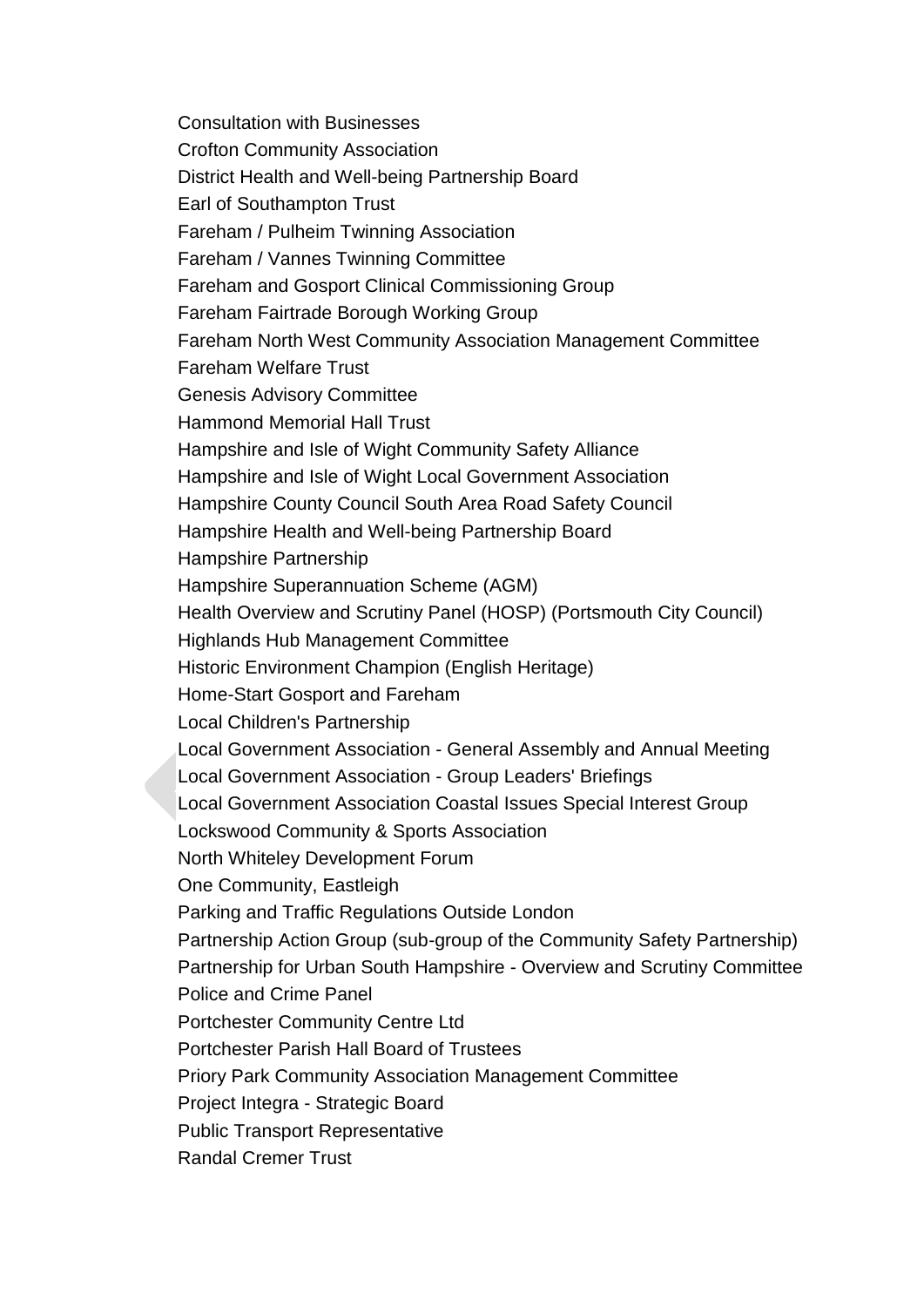[Ranvilles Community Association Management Committee](http://moderngov.fareham.gov.uk/mgOutsideBodyDetails.aspx?ID=228) [RELATE Portsmouth and District](http://moderngov.fareham.gov.uk/mgOutsideBodyDetails.aspx?ID=229) [RELATE South West Hampshire and the Isle of Wight](http://moderngov.fareham.gov.uk/mgOutsideBodyDetails.aspx?ID=230) [River Hamble Harbour Management Committee](http://moderngov.fareham.gov.uk/mgOutsideBodyDetails.aspx?ID=231) [Solent Forum \(incorporating the Solent Water Quality Group / Conference\)](http://moderngov.fareham.gov.uk/mgOutsideBodyDetails.aspx?ID=248) [Solent Sea Rescue Organisation](http://moderngov.fareham.gov.uk/mgOutsideBodyDetails.aspx?ID=232) [South East Employer's Local Democracy and Accountability Network for](http://moderngov.fareham.gov.uk/mgOutsideBodyDetails.aspx?ID=206)  **[Councillors](http://moderngov.fareham.gov.uk/mgOutsideBodyDetails.aspx?ID=206)** [South East Employers](http://moderngov.fareham.gov.uk/mgOutsideBodyDetails.aspx?ID=207) [Standing Conference on Problems Associated with Coastline](http://moderngov.fareham.gov.uk/mgOutsideBodyDetails.aspx?ID=261) [Stubbington Study Centre](http://moderngov.fareham.gov.uk/mgOutsideBodyDetails.aspx?ID=338) [The Louisa Seymour Charity Management Committee](http://moderngov.fareham.gov.uk/mgOutsideBodyDetails.aspx?ID=233) [The Moving On Project](http://moderngov.fareham.gov.uk/mgOutsideBodyDetails.aspx?ID=329) [The Solent Transport Joint Committee](http://moderngov.fareham.gov.uk/mgOutsideBodyDetails.aspx?ID=249) [Titchfield Community Association](http://moderngov.fareham.gov.uk/mgOutsideBodyDetails.aspx?ID=234) [Victory Hall Management Committee](http://moderngov.fareham.gov.uk/mgOutsideBodyDetails.aspx?ID=235) [Wallington Village Community Association Executive Committee](http://moderngov.fareham.gov.uk/mgOutsideBodyDetails.aspx?ID=236) Whiteley Community Association - [General and Executive Committees](http://moderngov.fareham.gov.uk/mgOutsideBodyDetails.aspx?ID=238) [William Price Charitable Trust](http://moderngov.fareham.gov.uk/mgOutsideBodyDetails.aspx?ID=210)

*(NB. There are some bodies to which the Council makes nominations and which are not shown on this list as the nominees are currently not members of the Council. Such bodies are mainly Charitable Trusts).*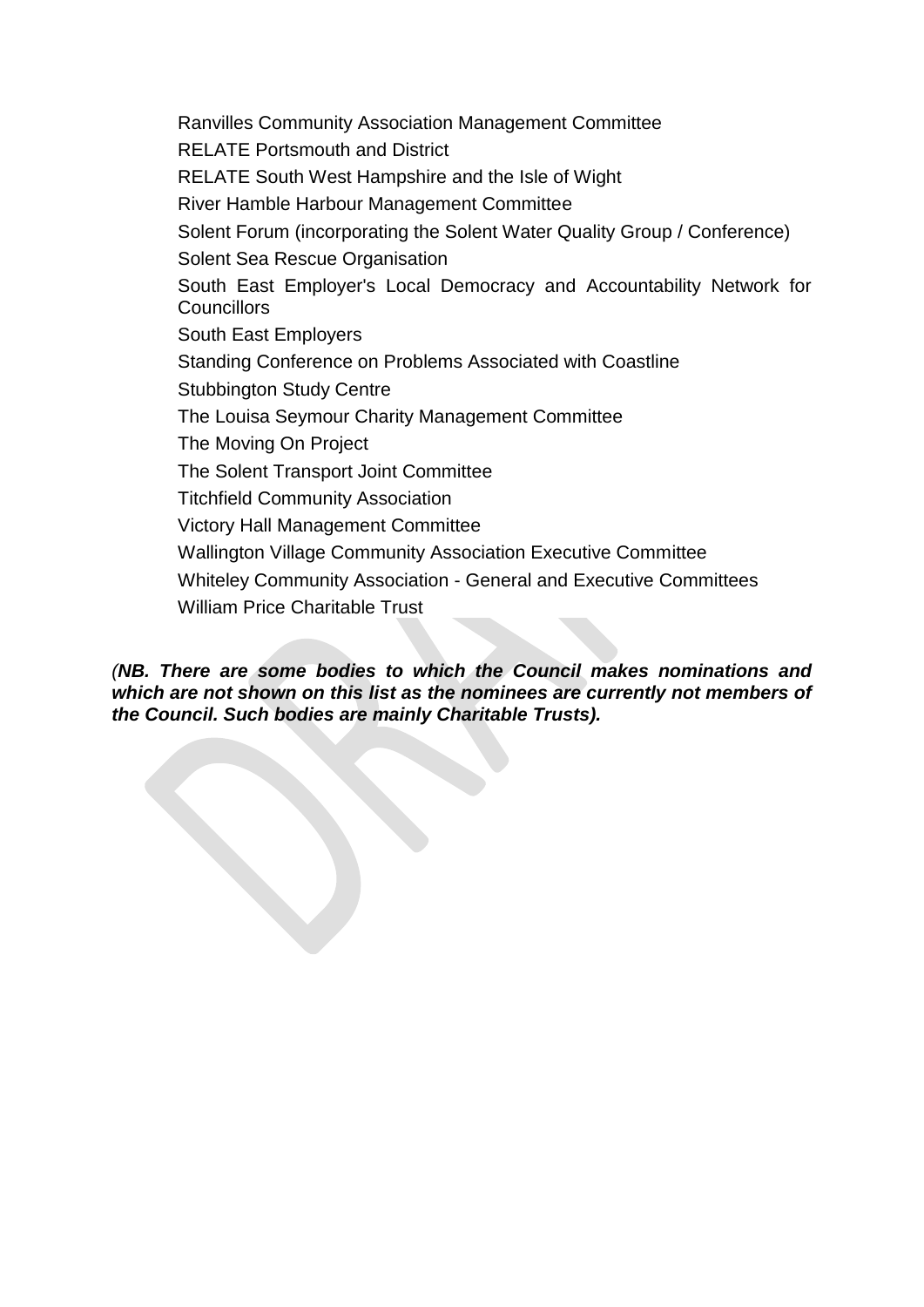# **APPENDIX C**

## **TRAVELLING AND SUBSISTENCE ALLOWANCES**

Specific duties for which travelling and subsistence allowances are currently payable (in addition to those duties set out in Appendices A and B)

#### **NOTES:**

- (a) See also general information in the sections commencing on pages 8 and 12.
- (b) Travelling and Subsistence Allowances are payable for the duties listed in this section only if members of at least *TWO* political groups have been invited and are appointed/authorised to attend. (*NB* – This provision does not apply to 6, 7, 8 and 9 below – Executive Appointments to formally constituted Joint Committees, Conferences and External Seminars, the Independent Members' Forum and Community Action Team meetings).
- (c) This list is subject to revision from time to time, especially in relation to duties authorised on an 'ad hoc' basis (eg. training sessions, workshops, site visits etc).
- (d) The Chief Executive Officer has authority to approve meetings with representatives of other local authorities for the payment of travelling and subsistence allowances provided that members of at least two political groups are appointed/authorised to attend and also to a report being subsequently made to Council for information purposes. (Delegation Scheme – Part G).
- (e) The Executive Leader has authority to approve attendance of members at conferences or external seminars up to a total maximum limit of £1000 per conference or seminar.

#### **1. Internal Seminars**

Fareham Borough Council Internal Seminars approved by the Chief Executive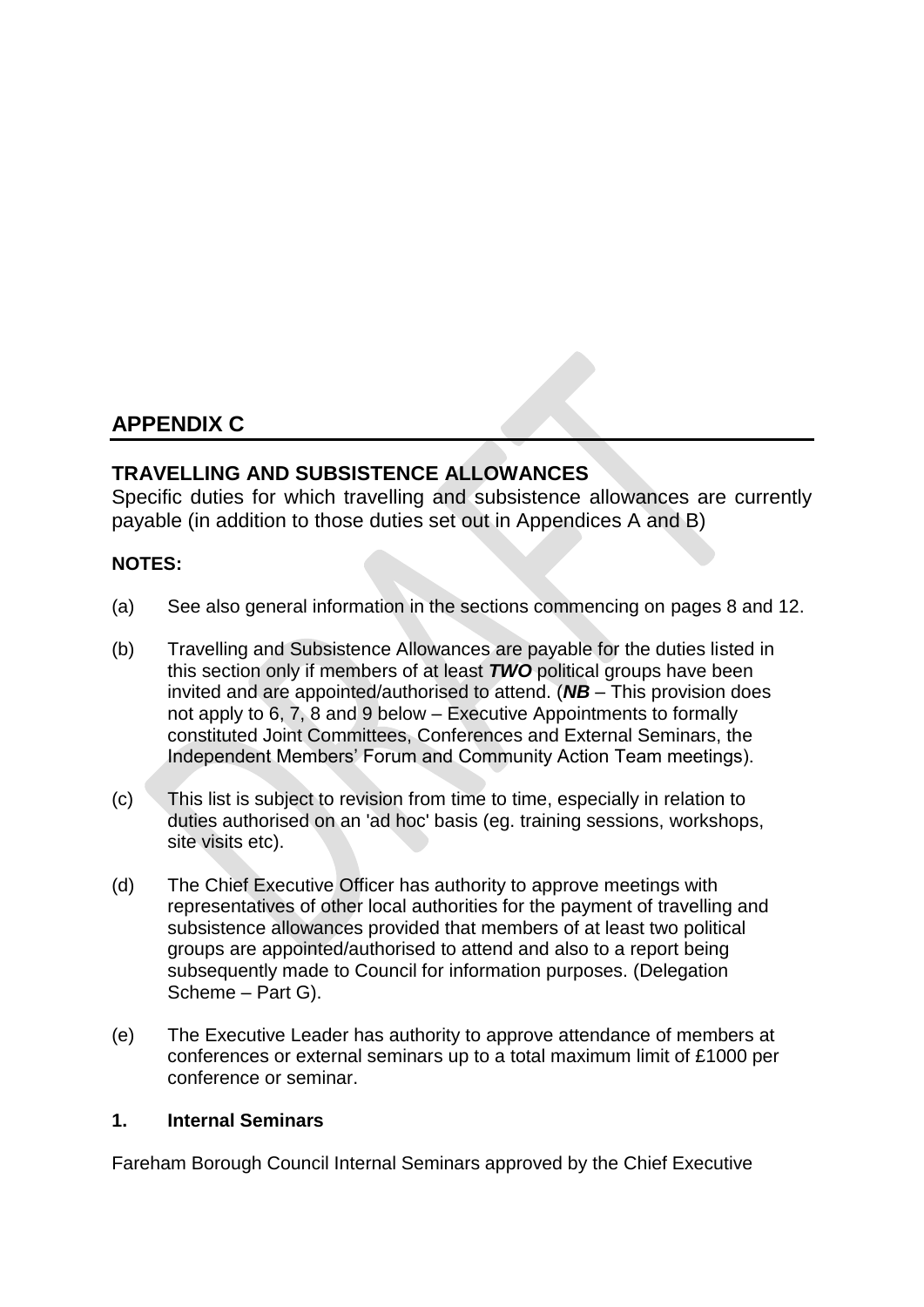Officer. (Delegation Scheme – Part G) (*NB***.** Up to 12 seminars each year can be approved by the Chief Executive Officer for the payment of travelling and/or subsistence allowances. Payment for more than 12 seminars in any year is subject to authorisation by the Council).

#### **2. Member Advisory Panels, Working (Groups) Parties, Steering Groups, Special Panels and Special Interest Groups**

## **3. Member Workshops and Training Sessions**

In addition to specific training sessions approved by formal meetings, the Chief Executive Officer has authority to approve up to 12 training sessions each year for payment of travelling and/or subsistence allowances; provided that such training sessions relate to a general area of business where training is advisable and such business does not fall specifically within the remit of one of the Council's bodies.

- **4. Formal Site Visits**
- **5. Statutory Consultation Meetings**
- **6. Executive Appointments to Formally Constituted Joint Committees**
- **7. Conferences and External Seminars**
- **8. Independent Members' Forum**
- **9. Community Action Teams**

Relevant Ward Councillors

#### **10. Deputy Mayor**

Formal duties undertaken by the Deputy Mayor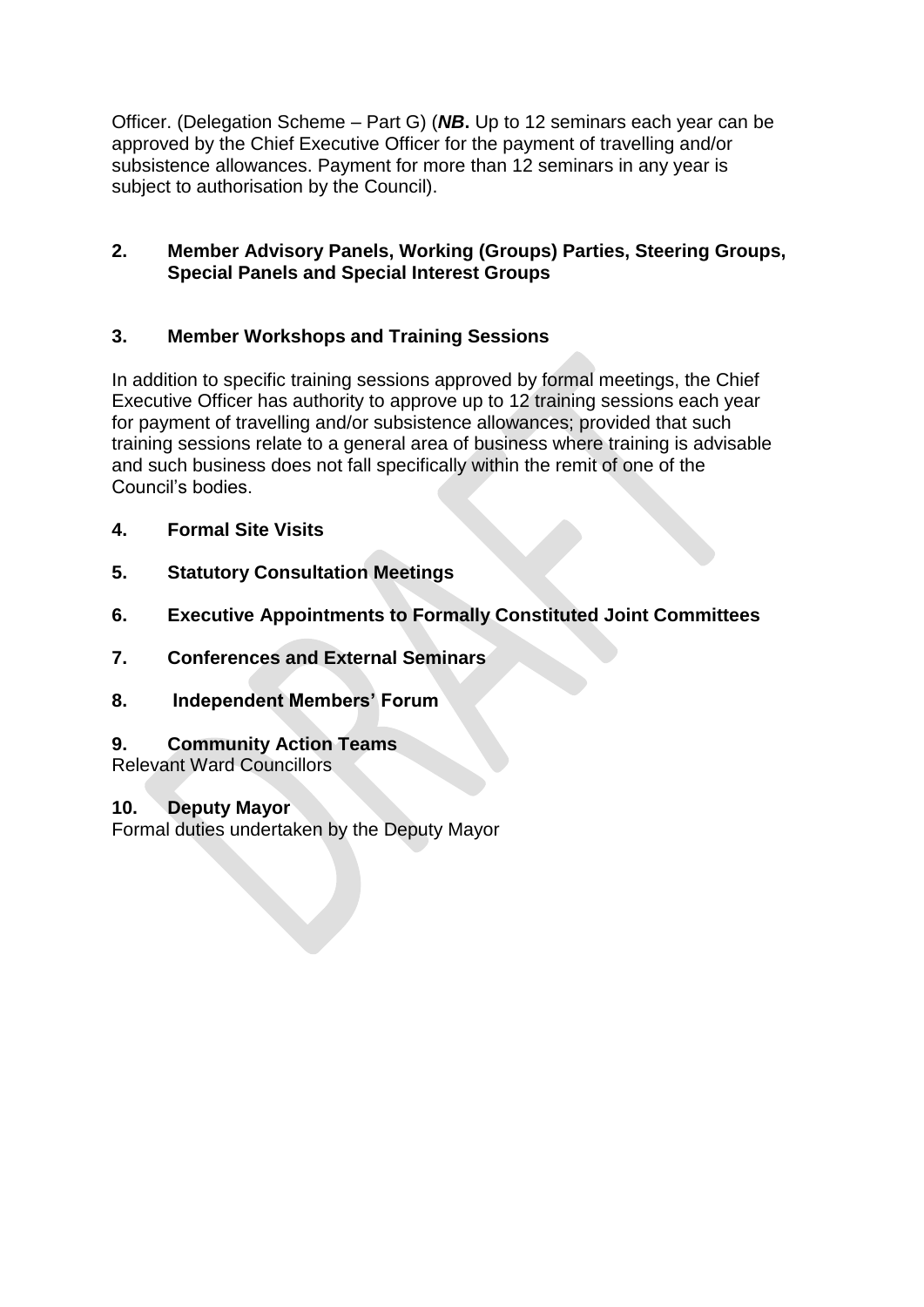# **APPENDIX D**

## **TRAVELLING ALLOWANCE MOTOR MILEAGE RATES AND BICYCLE ALLOWANCE PAYABLE**

- (1) The rate per mile for travel by a councillor or co-opted member's own private motor vehicle or one belonging to a member of his/her family or otherwise provided for his/her use, is as follows:
- (a) **Car Allowance** 45p\*
- (b) **Motor Cycle Allowance** 24p

#### (2) **Passenger Supplements**

The rates referred to in (1)(a) and (b) above may be increased for the carriage of passengers to whom a travelling allowance would otherwise have been payable, by 5p a mile regardless of the number of passengers.

(3) **Bicycle Allowance** 20p per mile

\*The Approved Mileage Allowance Payment was increased from 40p to 45p with effect

from 6 April 2011 following the announcement in the 2011 Budget.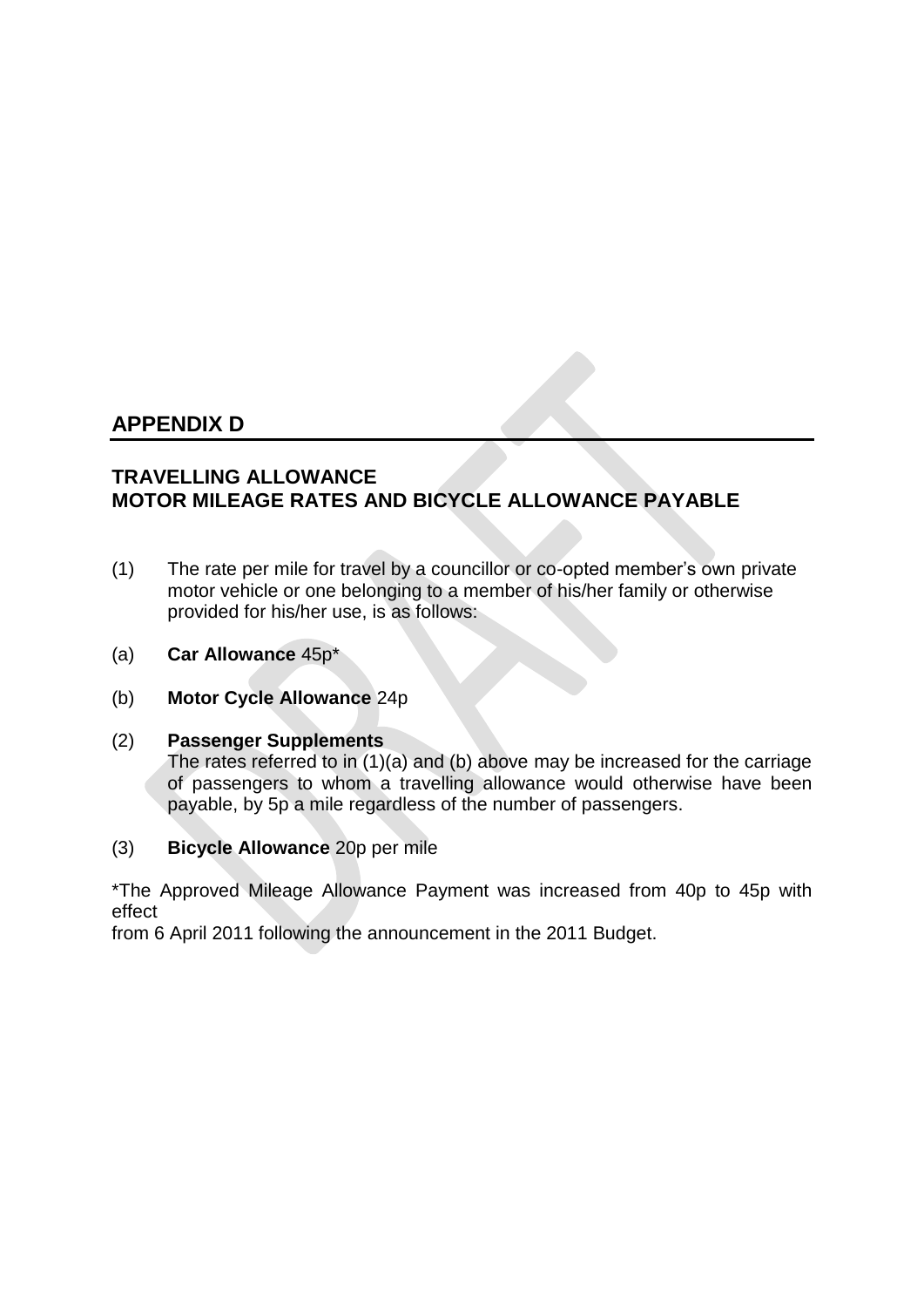# **APPENDIX E**

# **SUBSISTENCE ALLOWANCE**

#### **1. Maximum Day Subsistence Rates**

- (a) Breakfast allowance (more than 4 hours away from normal place of residence before 11.00am) £11.79 £8.03
- (b) Lunch allowance (more than 4 hours away from normal place of residence, including the period between 12 noon and 2.00pm) £23.60 £11.09
- (c) Tea allowance (more than 4 hours away from normal place of residence, including the period between 3.00pm and 6.00pm) £5.89 £4.39
- (d) Evening meal allowance (ie. dinner) (more than 4 hours away from the normal place of residence, ending after 7.00pm) £35.37 £13.73

#### **2. Maximum Overnight Subsistence Rates (inclusive of meals/accommodation)**

In the case of an absence overnight from the usual place of residence (deemed to cover a continuous period of absence of 24 hours) and commencing from the time of leaving home – Appropriate day rates to apply after a complete 24 hour period has elapsed until the return home: £176.92

#### \_\_\_\_\_\_\_\_\_\_\_\_\_\_\_\_\_\_\_\_\_\_\_\_\_\_\_\_\_\_\_\_\_\_\_\_\_\_\_ **NOTES**

<sup>(</sup>i) Where a suitable *meal is provided free of charge*, or is already included in a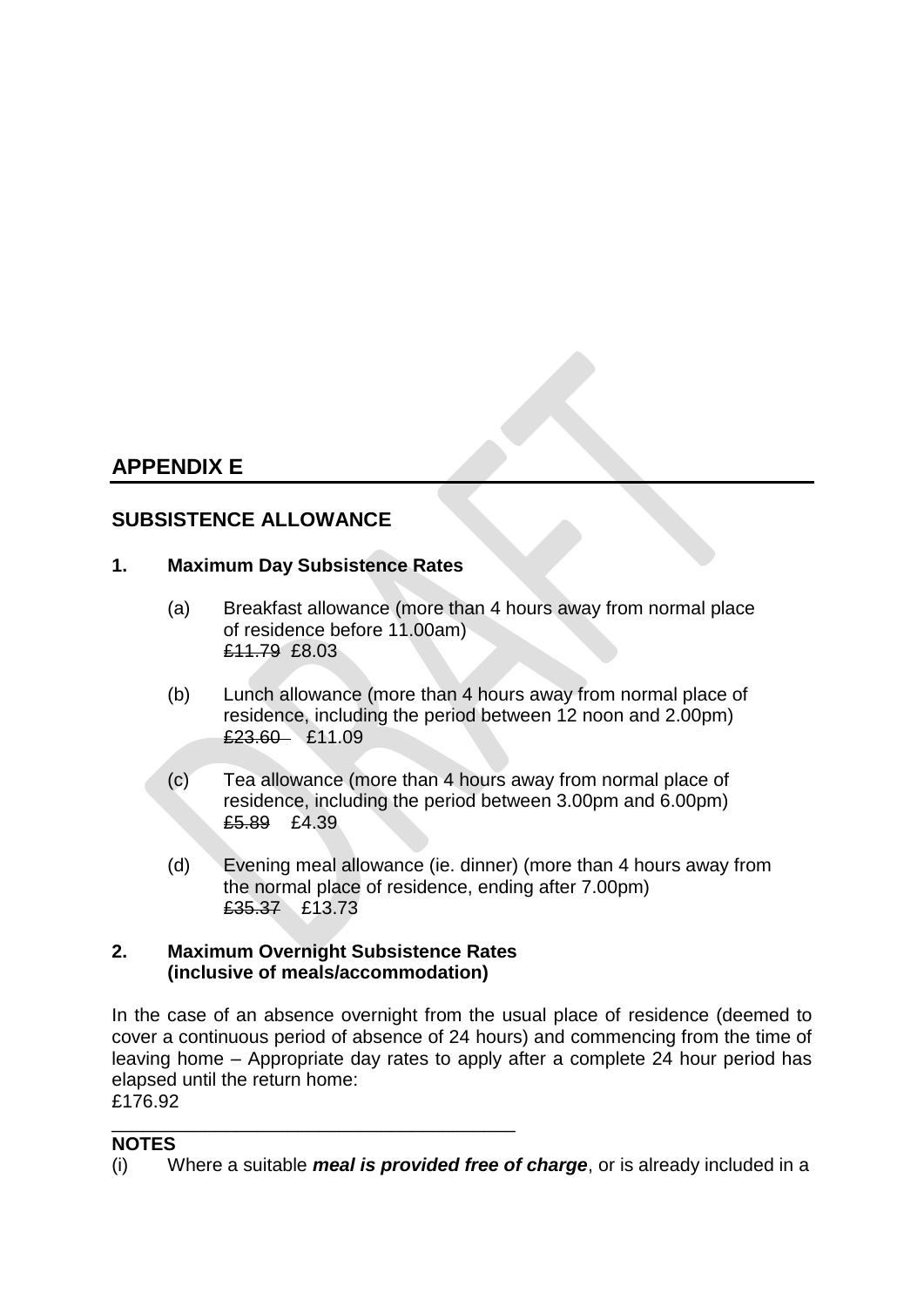subsistence claim under (2) above, no separate allowance will be payable.

(ii) Members should be aware that subsistence allowance for a meeting which involves an overnight stay *includes* both the cost of hotel accommodation and meals.

(iii) For conferences (and other duties necessitating an overnight stay) the Chief Executive Officer has authority to approve overnight absence at a cost above the standard limit shown in (2) above, if in his opinion, such expenditure is justified; in such a case, the arrangements *MUST* be made directly by the Council with a third party and not by the member concerned.

(iv) All subsistence claims must be supported by VAT receipts.

# **APPENDIX F**

# **REFERENCES**

The main references covering members' allowances are to be found in:

## 1. **Acts**

(a) Local Government Act 1972

(b) Local Government and Housing Act 1989

(c) Local Government Act 2000.

## 2. **Statutory Instruments**

(a) The Local Authorities (Members' Allowances) (England) Regulations 2003 (S.I.No1021 – 2003). (As amended by S.I.No1692 – 2003). (b) The Local Government Pension (Local Authority Members in England) Regulations 2003 (S.I. No.1022 – 2003)

## 3. **Circulars and Letters**

(a) Covering letters dated 7 and 11 April from the ODPM, accompanying the Statutory Instruments referred to in (2) (a) and (b) above, respectively.

## 4. **Other Regulations**

(a) New Council Constitutions – Guidance on Consolidated Regulations for Local Authority Allowances – ODPM and Inland Revenue (July 2003).

## 5. **Fareham Borough Council**

(1) Former Policy and Resources Committee – 12 July 2001 – Minute 4 (2) Council – 26 July 2001 – Minute 9 (6) (3) Former Political Restructuring Sub-Committee – 18 December 2001 – Minute 6